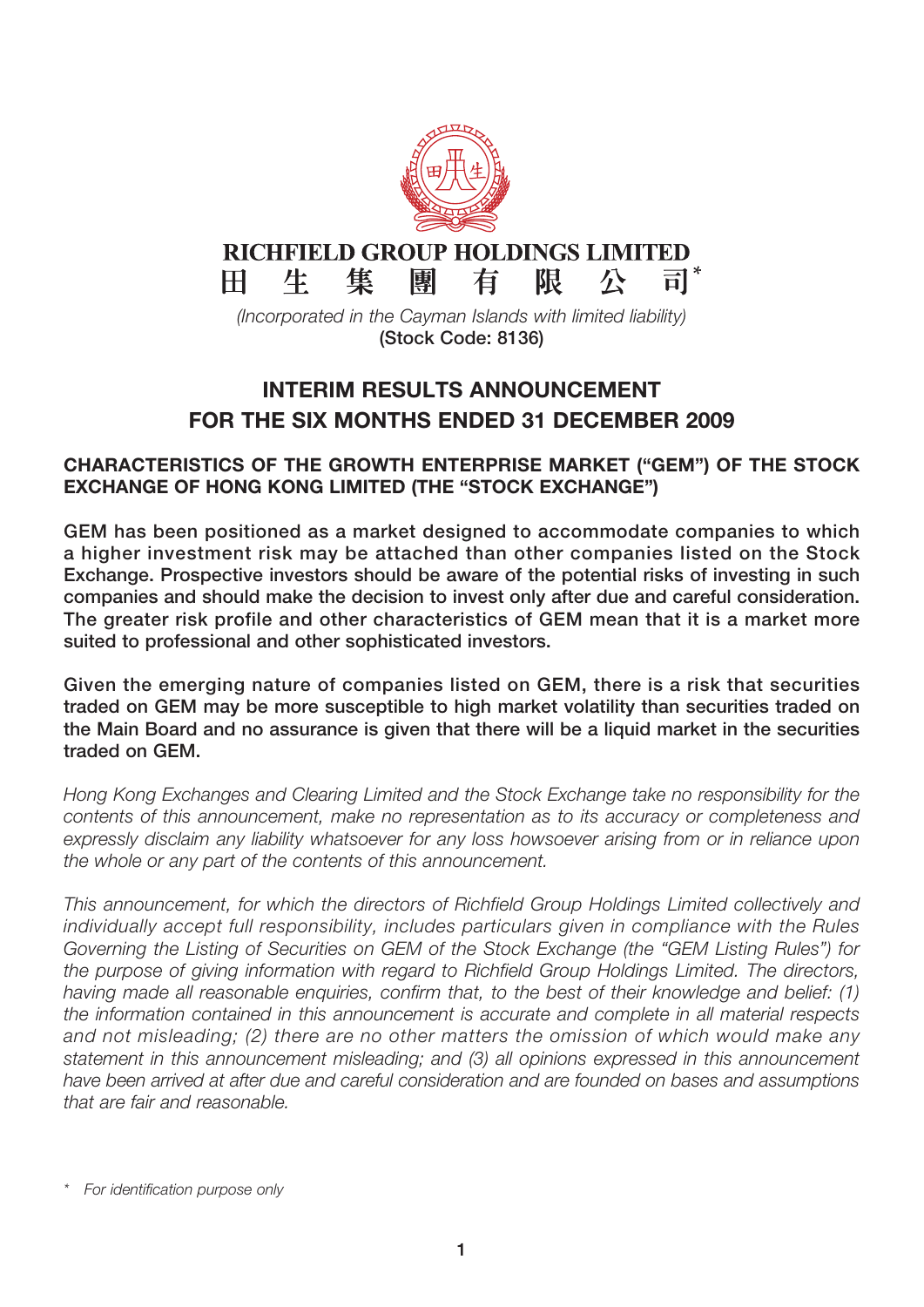## **INTERIM RESULTS**

The board of directors (the "Board") of Richfield Group Holdings Limited (the "Company") herein presents the unaudited consolidated results of the Company and its subsidiaries (collectively referred to as the "Group") for the three months and six months ended 31 December 2009 together with the comparative unaudited figures for the corresponding periods in 2008 as follows:

## **UNAUDITED CONDENSED CONSOLIDATED INCOME STATEMENT**

For the three months and six months ended 31 December 2009

|                                                                                         |                | Six months ended<br>31 December        |                                 |                                        | Three months ended<br>31 December |  |
|-----------------------------------------------------------------------------------------|----------------|----------------------------------------|---------------------------------|----------------------------------------|-----------------------------------|--|
|                                                                                         | <b>Notes</b>   | 2009<br>(Unaudited)<br><b>HK\$'000</b> | 2008<br>(Unaudited)<br>HK\$'000 | 2009<br>(Unaudited)<br><b>HK\$'000</b> | 2008<br>(Unaudited)<br>HK\$'000   |  |
| <b>Continuing operations</b>                                                            |                |                                        |                                 |                                        |                                   |  |
| <b>REVENUE</b>                                                                          | $\overline{4}$ | 130,541                                | 39,648                          | 108,283                                | 20,292                            |  |
| Cost of sales                                                                           |                | (51,061)                               | (19, 974)                       | (38, 892)                              | (9,832)                           |  |
| Gross profit                                                                            |                | 79,480                                 | 19,674                          | 69,391                                 | 10,460                            |  |
| Other income<br>Selling and distribution expenses<br>Administrative expenses            | 4              | 831<br>(1, 473)<br>(18, 285)           | 2,003<br>(1, 321)<br>(10, 370)  | 125<br>(699)<br>(15, 729)              | 1,177<br>(596)<br>(4,212)         |  |
| <b>OPERATING PROFIT</b><br>Finance costs                                                |                | 60,553<br>(1)                          | 9,986                           | 53,088<br>(1)                          | 6,829                             |  |
| PROFIT BEFORE INCOME TAX<br>Income tax expense                                          | 5<br>6         | 60,552<br>(10,600)                     | 9,986<br>(2,986)                | 53,087<br>(9,300)                      | 6,829<br>(1,602)                  |  |
| Profit for the period from<br>continuing operations                                     |                | 49,952                                 | 7,000                           | 43,787                                 | 5,227                             |  |
| <b>Discontinued operations</b><br>Profit for the period from<br>discontinued operations | 7              | 788                                    |                                 | 788                                    |                                   |  |
| PROFIT ATTRIBUTABLE TO<br>OWNERS OF THE COMPANY                                         |                | 50,740                                 | 7,000                           | 44,575                                 | 5,227                             |  |
| <b>DIVIDENDS</b>                                                                        | 8              | (10, 718)                              |                                 | (10, 718)                              |                                   |  |
| <b>EARNINGS PER SHARE</b><br>FOR PROFIT ATTRIBUTABLE TO<br>OWNERS OF THE COMPANY        | 9              |                                        |                                 |                                        |                                   |  |
| <b>Basic</b><br>- Continuing operations                                                 |                | HK1.71 cents                           | HK0.23 cent                     | HK1.50 cents                           | HK0.18 cent                       |  |
| - Discontinued operations                                                               |                | HK0.02 cent                            | <b>NIL</b>                      | HK0.02 cent                            | <b>NIL</b>                        |  |
| Diluted                                                                                 |                | N/A                                    | N/A                             | N/A                                    | N/A                               |  |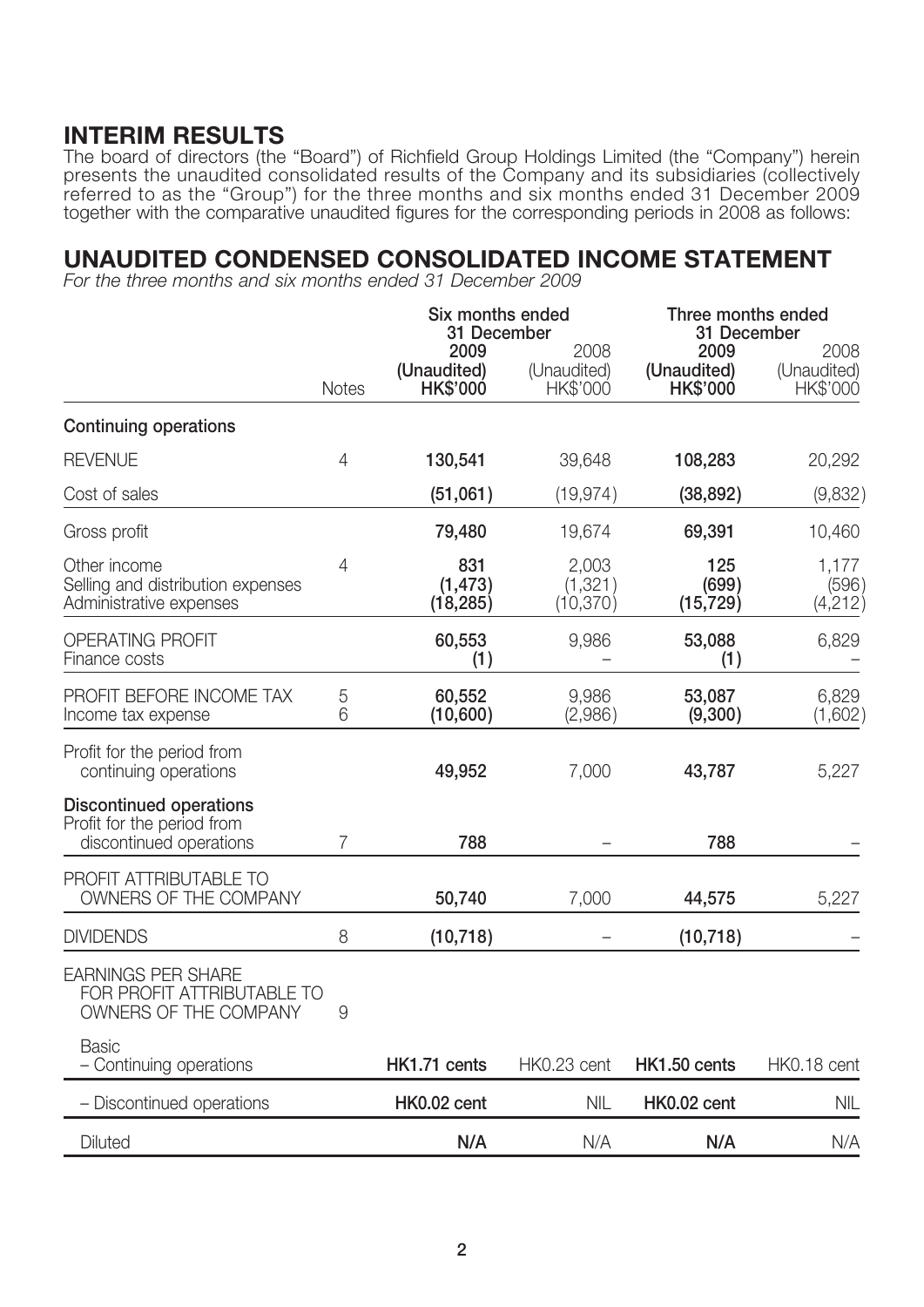# **UNAUDITED CONDENSED CONSOLIDATED STATEMENT OF COMPREHENSIVE INCOME**

For the three months and six months ended 31 December 2009

|                                                                                                    | Six months ended<br>31 December        |                                 | Three months ended<br>31 December      |                                        |
|----------------------------------------------------------------------------------------------------|----------------------------------------|---------------------------------|----------------------------------------|----------------------------------------|
|                                                                                                    | 2009<br>(Unaudited)<br><b>HK\$'000</b> | 2008<br>(Unaudited)<br>HK\$'000 | 2009<br>(Unaudited)<br><b>HK\$'000</b> | 2008<br>(Unaudited)<br><b>HK\$'000</b> |
| Profit for the period                                                                              | 50,740                                 | 7,000                           | 44,575                                 | 5,227                                  |
| Other comprehensive income<br>Net fair value gain/(loss) on<br>available-for-sale financial assets | 66,552                                 | (9,050)                         | 49,640                                 | (7, 149)                               |
| Total other comprehensive income/(loss)<br>for the period                                          | 66,552                                 | (9,050)                         | 49,640                                 | (7, 149)                               |
| Total comprehensive income/(loss)<br>attributable to:<br>Owners of the Company                     | 117,292                                | (2,050)                         | 94,215                                 | (1,922)                                |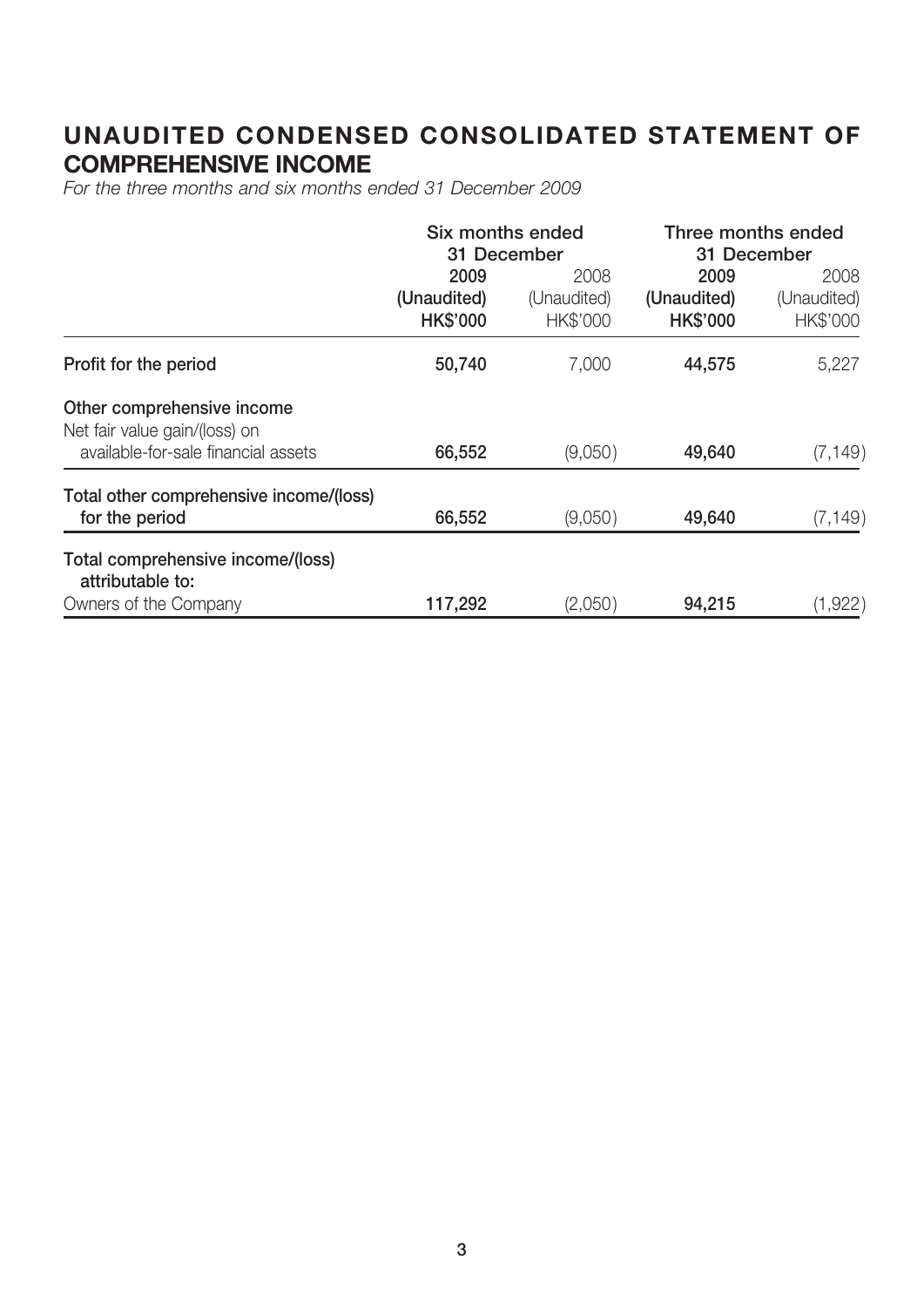# **UNAUDITED CONDENSED CONSOLIDATED BALANCE SHEET**

As at 31 December 2009

|                                                                                                                          |              | As at<br>31 December<br>2009   | As at<br>30 June<br>2009 |
|--------------------------------------------------------------------------------------------------------------------------|--------------|--------------------------------|--------------------------|
|                                                                                                                          | <b>Notes</b> | (Unaudited)<br><b>HK\$'000</b> | (Audited)<br>HK\$'000    |
| <b>ASSETS AND LIABILITIES</b>                                                                                            |              |                                |                          |
| <b>Non-current assets</b><br>Property, plant and equipment<br>Leasehold land                                             |              | 9,115<br>17,373                | 1,457                    |
| Goodwill<br>Available-for-sale financial assets<br>Rental and sundry deposits                                            | 10<br>11     | 474,000<br>99,816<br>267       | 474,000<br>28,612<br>205 |
| Long term trade receivables                                                                                              | 12           | 730                            | 730                      |
|                                                                                                                          |              | 601,301                        | 505,004                  |
| <b>Current assets</b><br>Properties held for trading<br>Trade receivables<br>Prepayments, deposits and other receivables | 12           | 27,170<br>49,192<br>3,594      | 40,973<br>4,466<br>2,875 |
| Financial assets at fair value through<br>profit or loss<br>Restricted bank deposits<br>Cash and bank balances           | 13           | 3,065<br>47,827<br>257,873     | 3,002<br>247,131         |
|                                                                                                                          |              | 388,721                        | 298,447                  |
| <b>Current liabilities</b><br>Trade payables<br>Accrued expenses and other payables<br>Taxes payable                     | 14           | 1,293<br>72,279<br>21,999      | 1,994<br>1,859<br>11,721 |
|                                                                                                                          |              | 95,571                         | 15,574                   |
| Net current assets                                                                                                       |              | 293,150                        | 282,873                  |
| <b>Net assets</b>                                                                                                        |              | 894,451                        | 787,877                  |
| <b>EQUITY</b><br>Equity attributable to owners<br>of the Company                                                         |              |                                |                          |
| Share capital<br>Reserves                                                                                                | 15           | 29,285<br>865,166              | 29,285<br>758,592        |
| <b>Total Equity</b>                                                                                                      |              | 894,451                        | 787,877                  |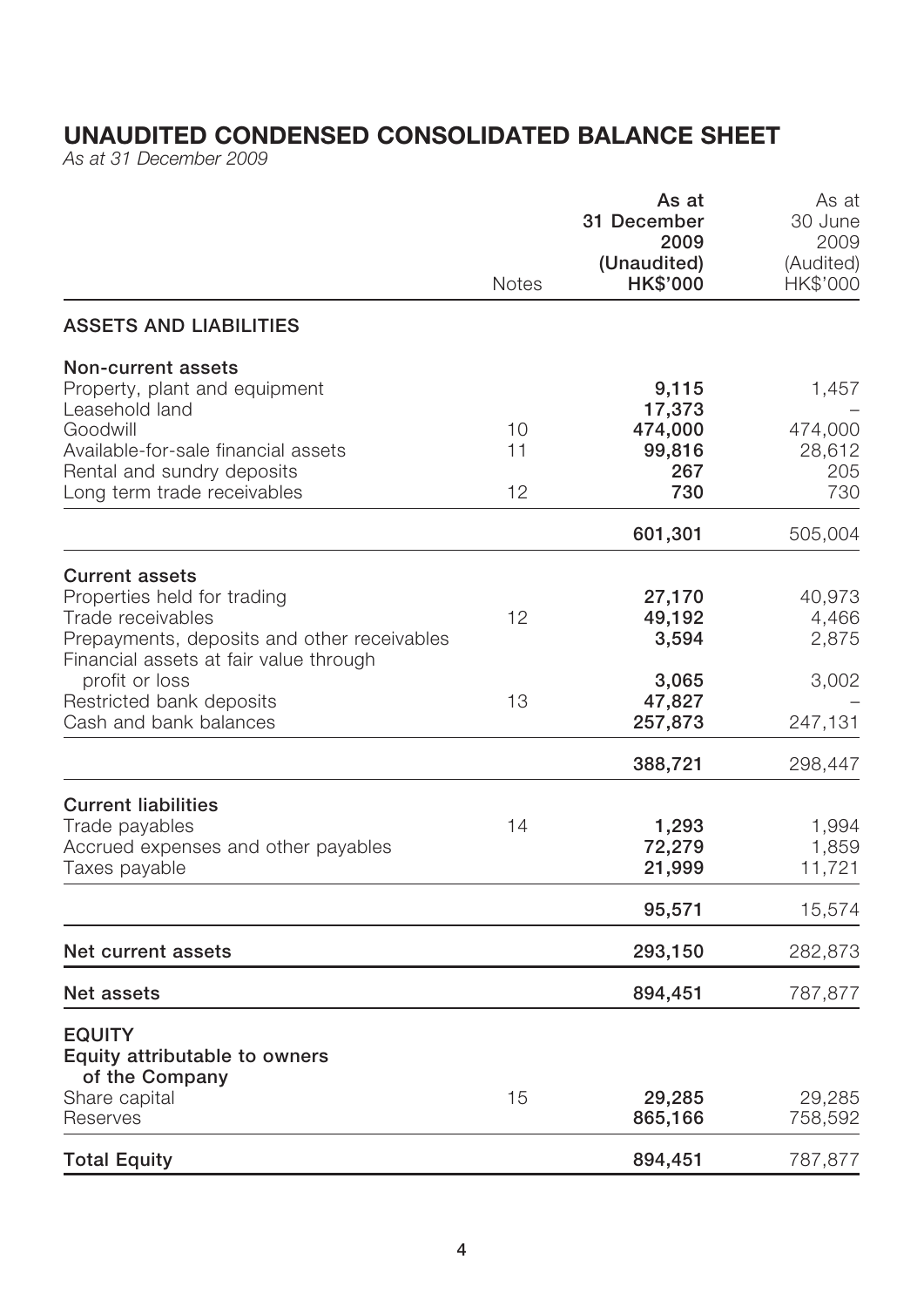# **UNAUDITED CONDENSED CONSOLIDATED CASH FLOW STATEMENT**

For the six months ended 31 December 2009

|                                                                                | Six months ended<br>31 December        |                                 |  |
|--------------------------------------------------------------------------------|----------------------------------------|---------------------------------|--|
|                                                                                | 2009<br>(Unaudited)<br><b>HK\$'000</b> | 2008<br>(Unaudited)<br>HK\$'000 |  |
| Net cash inflow from operating activities                                      | 51,629                                 | 5,899                           |  |
| Net cash (outflow)/inflow from investing activities                            | (30, 169)                              | 22,041                          |  |
| Net cash outflow from financing activities                                     | (10, 718)                              | (20, 997)                       |  |
| NET INCREASE IN CASH AND<br><b>CASH EQUIVALENTS</b>                            | 10,742                                 | 6,943                           |  |
| Cash and cash equivalents at beginning of period                               | 247,131                                | 203,782                         |  |
| CASH AND CASH EQUIVALENTS AT END OF PERIOD                                     | 257,873                                | 210,725                         |  |
| ANALYSIS OF BALANCES OF CASH<br>AND CASH EQUIVALENTS<br>Cash and bank balances | 257,873                                | 210,725                         |  |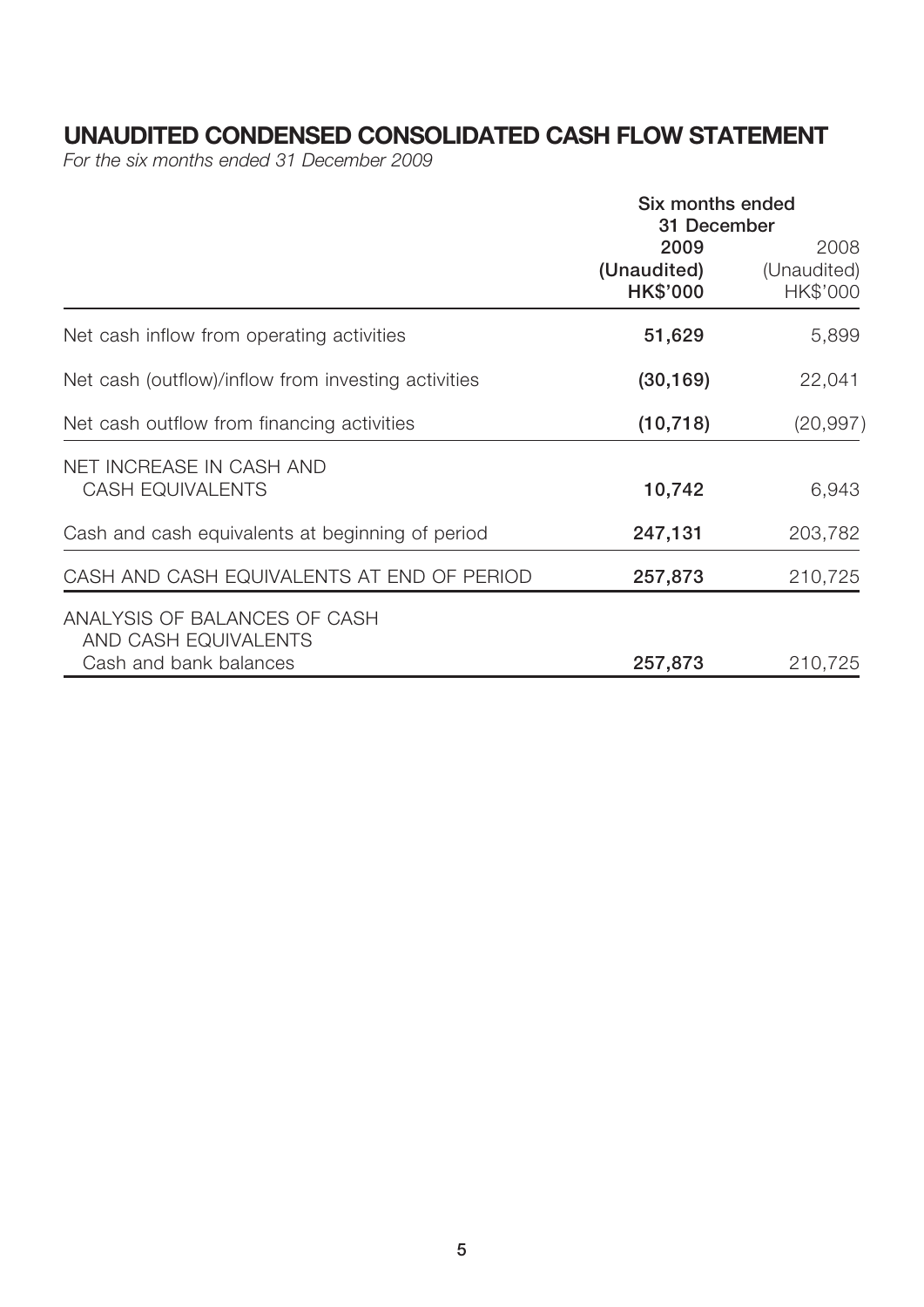# **UNAUDITED CONSOLIDATED STATEMENT OF CHANGES IN EQUITY**

For the six months ended 31 December 2009

|                              |             | Share       |             |             |             |
|------------------------------|-------------|-------------|-------------|-------------|-------------|
|                              | Share       | premium     | Revaluation | Retained    |             |
|                              | capital     | account     | reserve     | profits     | Total       |
|                              | (Unaudited) | (Unaudited) | (Unaudited) | (Unaudited) | (Unaudited) |
|                              | HK\$'000    | HK\$'000    | HK\$'000    | HK\$'000    | HK\$'000    |
| At 1 July 2008               | 29,285      | 747,769     |             | 12,699      | 789,753     |
| Profit for the period        |             |             |             | 7,000       | 7,000       |
| Other comprehensive loss     |             |             | (9,050)     |             | (9,050)     |
| Total comprehensive          |             |             |             |             |             |
| income/(loss) for the period |             |             | (9,050)     | 7,000       | (2,050)     |
| Dividend paid                |             | (20, 997)   |             |             | (20, 997)   |
| Transactions with owners     |             | (20, 997)   |             |             | (20, 997)   |
| At 31 December 2008          | 29,285      | 726,772     | (9,050)     | 19,699      | 766,706     |

|                                                     | Share<br>capital<br>(Unaudited)<br><b>HK\$'000</b> | <b>Share</b><br>premium<br>account<br>(Unaudited)<br><b>HK\$'000</b> | Revaluation<br>reserve<br>(Unaudited)<br><b>HK\$'000</b> | Retained<br>profits<br>(Unaudited)<br><b>HK\$'000</b> | Total<br>(Unaudited)<br><b>HK\$'000</b> |
|-----------------------------------------------------|----------------------------------------------------|----------------------------------------------------------------------|----------------------------------------------------------|-------------------------------------------------------|-----------------------------------------|
| At 1 July 2009                                      | 29,285                                             | 726,772                                                              | 3,444                                                    | 28,376                                                | 787,877                                 |
| Profit for the period<br>Other comprehensive income |                                                    |                                                                      |                                                          | 50,740                                                | 50,740                                  |
| (note 11)                                           |                                                    |                                                                      | 66,552                                                   |                                                       | 66,552                                  |
| Total comprehensive<br>income for the period        |                                                    |                                                                      | 66,552                                                   | 50,740                                                | 117,292                                 |
| Dividend paid                                       |                                                    | (10, 718)                                                            |                                                          |                                                       | (10, 718)                               |
| Transactions with owners                            |                                                    | (10, 718)                                                            |                                                          |                                                       | (10, 718)                               |
| At 31 December 2009                                 | 29,285                                             | 716,054                                                              | 69,996                                                   | 79,116                                                | 894,451                                 |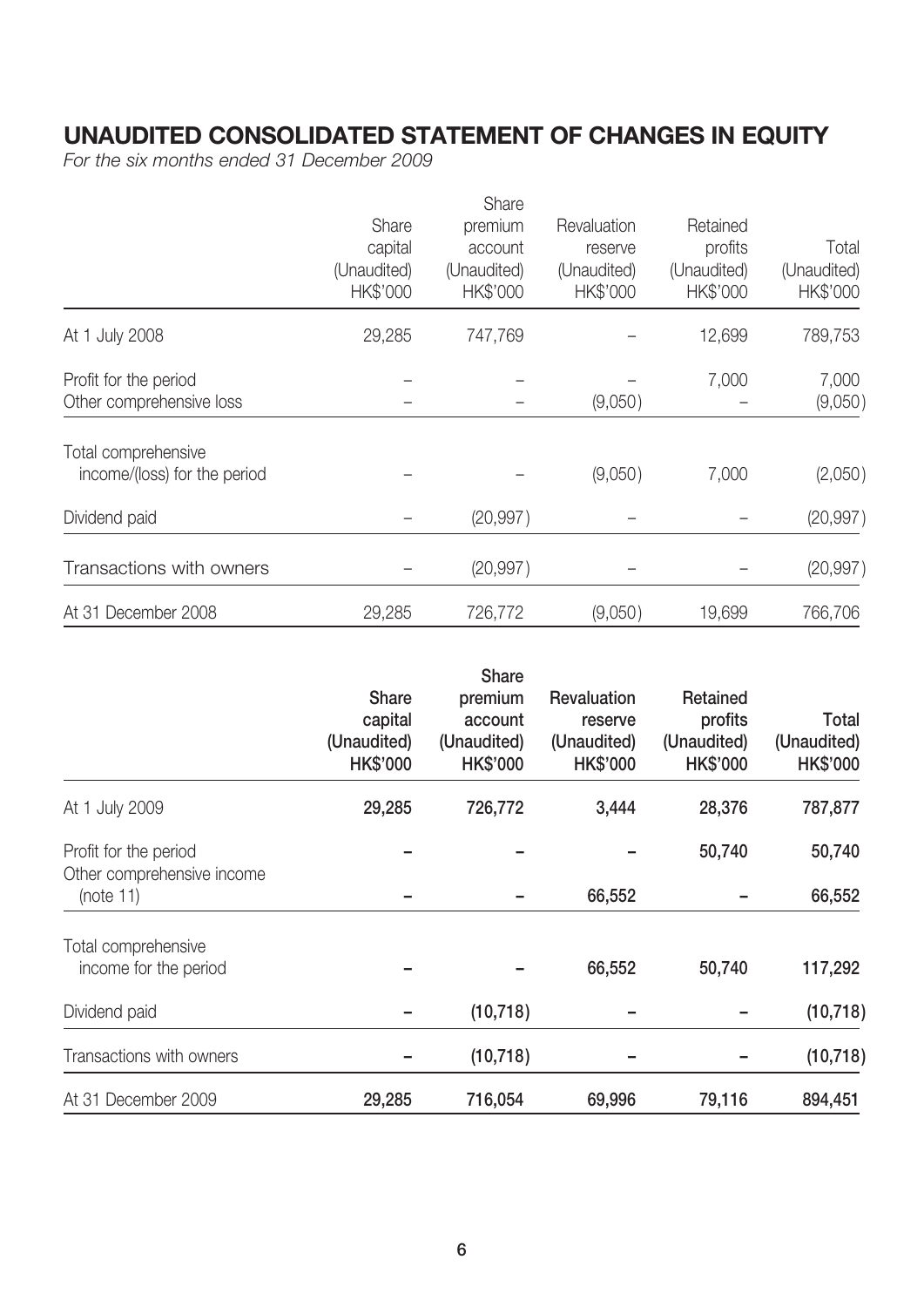# **NOTES TO UNAUDITED CONDENSED CONSOLIDATED FINANCIAL STATEMENTS**

### *1. GENERAL INFORMATION*

Richfield Group Holdings Limited (the "Company") was incorporated in the Cayman Islands on 10 January 2002 as an exempted company with limited liability under the Companies Law (2001 Second Revision) of the Cayman Islands. The address of its registered office is Cricket Square, Hutchins Drive, P.O. Box 2681, Grand Cayman KY1-1111, Cayman Islands and its principal place of business is Unit 1209, 12th Floor, Silvercord Tower 2, 30 Canton Road, Tsim Sha Tsui, Hong Kong. The Company's shares are listed on The Growth Enterprise Market ("GEM") of The Stock Exchange of Hong Kong Limited (the "Stock Exchange").

The principal activity of the Company is investment holding. The subsidiaries (together with the Company referred to as the "Group") are principally engaged in provision of property brokerage services, provision of schemes for property consolidation, assembly and redevelopment and property trading in Hong Kong (the "Property Assembly and Brokerage Business"). The Group has suspended the businesses of trading of recycled computers from 1 September 2009. The business of trading of bags and accessories was disposed of to an independent third party on 13 November 2009.

### *2. BASIS OF PREPARATION AND PRINCIPAL ACCOUNTING POLICIES* **Basis of preparation**

The unaudited condensed consolidated interim financial statements of the Group for the six months ended 31 December 2009 (the "Condensed Financial Report") have been prepared in accordance with Hong Kong Accounting Standard ("HKAS") 34 "Interim Financial Reporting" issued by the Hong Kong Institute of Certified Public Accountants (the "HKICPA") and the applicable disclosure requirements of the Rules Governing the Listing of Securities on the GEM of the Stock Exchange.

The Condensed Financial Report should be read in conjunction with the annual financial statements of the Company for the 15 months ended 30 June 2009 (the "2009 Annual Financial Statements").

The preparation of the Condensed Financial Report in conformity with HKAS 34 requires management to make judgements, estimates and assumptions that affect the application of policies and reported amounts of assets and liabilities, income and expenses on a year to date basis. Actual results may differ from these estimates.

The Condensed Financial Report have been prepared under the historical cost convention, except for financial assets at fair value through profit or loss and available-for-sale financial assets which are stated at fair value.

The Condensed Financial Report are presented in Hong Kong Dollars ("HK\$") which is also the functional currency of the Company and all values are rounded to the nearest thousands ("HK\$'000") unless otherwise stated.

### *Principal accounting policies*

The accounting policies and methods of computation adopted in the preparation of the Condensed Financial Report are consistent with those adopted in the 2009 Annual Financial Statements, except for in the current period, the Group has applied for the first time the new standards, amendments and interpretations issued by the HKICPA in which HKFRS 1 (Revised 2007) Presentation of financial statements is relevant to and effective for the Group's financial statements for the annual period beginning on 1 July 2009.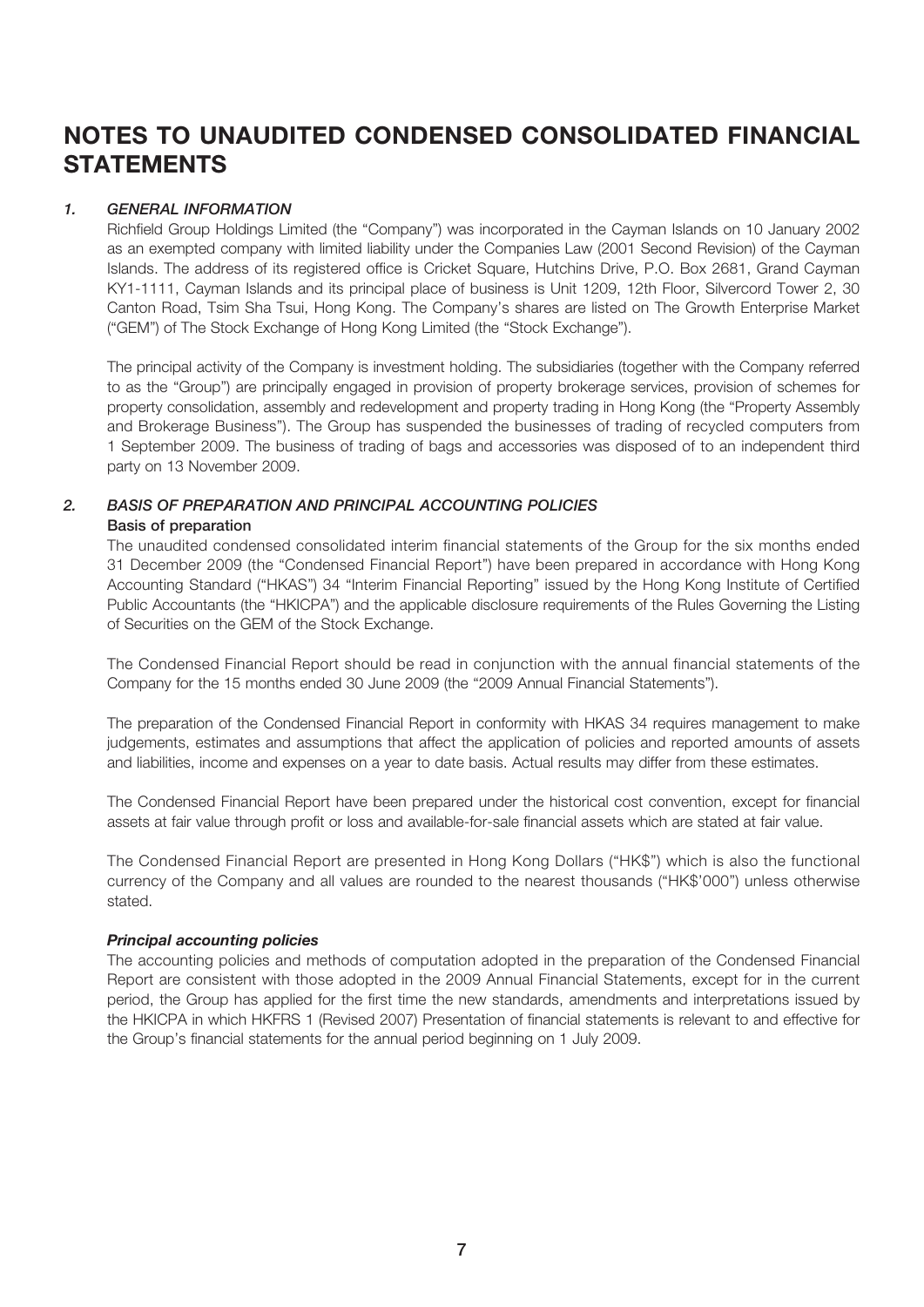In the current period, the Group has applied for the first time the following new and revised HKFRSs issued by the HKICPA, which are relevant to and effective for the Group's financial statements for the annual financial period beginning on 1 January 2009.

- HKAS 1 (Revised 2007) Presentation of financial statements
- HKFRS 8 Operating segments

The adoption of these new and revised HKFRSs has had no material effect on the Condensed Financial Report.

#### *HKAS 1 (Revised 2007) Presentation of financial statements*

The adoption of HKAS 1 (Revised 2007) makes certain changes to the format and titles of the primary financial statements and to the presentation of some items within these statements. It also gives rise to additional disclosures. The measurement and recognition of the Group's assets, liabilities, income and expenses is unchanged. However, some items that were recognised directly in equity are now recognised in other comprehensive income, for example fair value change on available-for-sale financial assets. HKAS 1 only affects the presentation of owner changes in equity and introduces a "Statement of comprehensive income". It has had no impact on the reported results or financial position of the Group. Comparatives have been restated to conform with the revised standard.

#### *HKFRS 8 Operating segments*

The adoption of HKFRS 8 has not affected the identified and reportable operating segments for the Group. However, reported segment information is now based on internal management reporting information that is regularly reviewed by the chief operating decision maker. In the previous annual financial statements, segments were identified by reference to the dominant source and nature of the Group's risks and returns. Comparatives have been provided on a basis consistent with the revised segment information.

#### *Leasehold land*

Upfront payments made to acquire land held under an operating lease are stated at costs less accumulated amortisation and any accumulated impairment losses. Amortisation is calculated on a straight line basis over the term of the lease except where an alternative basis is more representative of the time pattern of benefits to be derived by the Group from use of the land.

#### *3. SEGMENT INFORMATION*

The Group has adopted HKFRS 8 "Operating Segments" with effect from 1 July 2009. The operating segments are reported in a manner consistent with the way in which information is reported internally to the Group's senior management for the purposes of resource allocation and assessment of segment performance. The Group has identified the following reportable segments.

- (a) the Property Assembly and Brokerage Business, details of which have been set out in note 1;
- (b) Trading of recycled computers segment (the "Recycled Computer Business"). This business has been suspended since 1 September 2009; and
- (c) Trading of bags and accessories segment represents the selling of bags and accessories via retail shops, department store counters, overseas agents and distributors. This business has been disposed of in November 2009 and regarded as "discontinued operations".

The directors consider the adoption of HKFRS 8 had not changed the identified operating segments for the Group compared to the 2009 annual financial statements.

Under HKFRS 8, reported segment information is based on internal management reporting information that is regularly reviewed by the chief operating decision-maker, i.e. the Chief Executive. The Chief Executive assesses segment profit or loss using a measure of operating profit. The measurement policies the Group uses for segment reporting under HKFRS 8 are the same as those used in its HKFRS financial statements, except that certain items are not included in arriving at the operating results of the operating segments (mainly corporate income and expenses).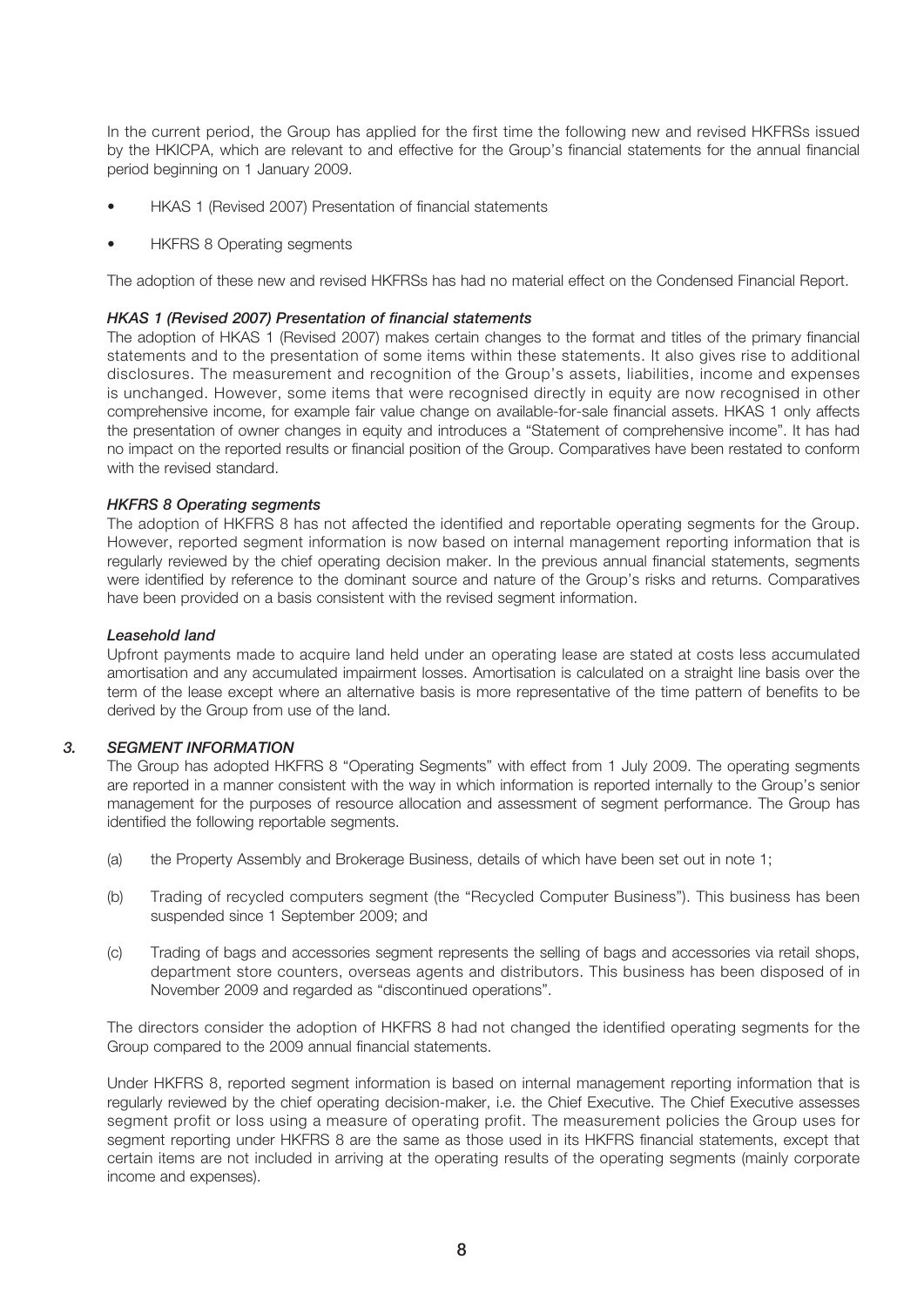Segment assets include all assets with the exception of corporate assets, including available-for-sale financial asset, bank balances and cash and other assets which are not directly attributable to the business activities of operating segments as these assets are managed on a group basis.

Information regarding the Group's reportable segments is set out below:

|                                                                 |                                                                             |                                                                                     | Discontinued<br>operations      |                                                   |
|-----------------------------------------------------------------|-----------------------------------------------------------------------------|-------------------------------------------------------------------------------------|---------------------------------|---------------------------------------------------|
|                                                                 | Property<br>Assembly and<br><b>Brokerage</b><br><b>Business</b><br>HK\$'000 | <b>Continuing operations</b><br>Recycled<br>Computer<br><b>Business</b><br>HK\$'000 | <b>Total</b><br>HK\$'000        | Trading of<br>bags and<br>accessories<br>HK\$'000 |
| Six months ended 31 December 2009<br>(Unaudited)                |                                                                             |                                                                                     |                                 |                                                   |
| Reportable segment revenue*                                     | 128,418                                                                     | 2,123                                                                               | 130,541                         |                                                   |
| Reportable segment profit/(loss)                                | 62,439                                                                      | (1, 463)                                                                            | 60,976                          |                                                   |
| Corporate income<br>Corporate expenses                          |                                                                             |                                                                                     | 615<br>(1,039)                  | 788                                               |
| Profit before income tax                                        |                                                                             |                                                                                     | 60,552                          | 788                                               |
|                                                                 |                                                                             |                                                                                     | <b>Total</b><br><b>HK\$'000</b> | <b>Total</b><br><b>HK\$'000</b>                   |
| As at 31 December 2009 (Unaudited)<br>Reportable segment assets | 666,153                                                                     | 40                                                                                  | 666,193                         |                                                   |
|                                                                 |                                                                             |                                                                                     | <b>Total</b><br>HK\$'000        | <b>Total</b><br>HK\$'000                          |
| Six months ended 31 December 2008<br>(Unaudited)                |                                                                             |                                                                                     |                                 |                                                   |
| Reportable segment revenue*                                     | 31,465                                                                      | 8,183                                                                               | 39,648                          |                                                   |
| Reportable segment profit/(loss)                                | 16,392                                                                      | (2, 421)                                                                            | 13,971                          |                                                   |
| Corporate income<br>Corporate expenses                          |                                                                             |                                                                                     | 711<br>(4,696)                  |                                                   |
| Profit before income tax                                        |                                                                             |                                                                                     | 9,986                           |                                                   |
|                                                                 |                                                                             |                                                                                     | Total<br>HK\$'000               | <b>Total</b><br>HK\$'000                          |
| As at 31 December 2008 (Unaudited)<br>Reportable segment assets | 573,056                                                                     | 1,919                                                                               | 574,975                         | $\overline{c}$                                    |
| As at 30 June 2009 (Audited)<br>Reportable segment assets       | 575,303                                                                     | 1,768                                                                               | 577,071                         | 2                                                 |

\* There were no inter-segment sales between different business segments.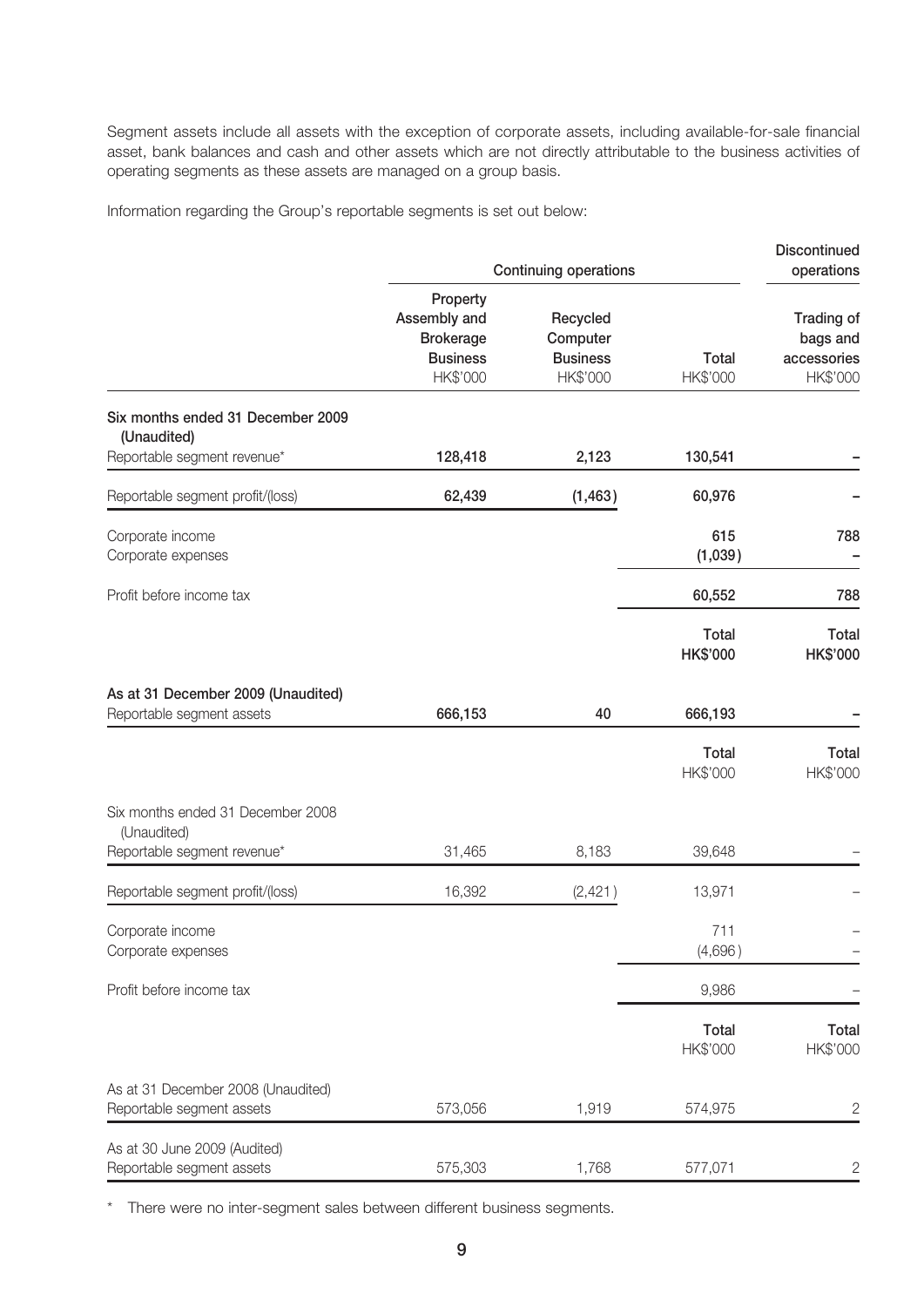### *4. REVENUE AND OTHER INCOME*

Revenue represents the net invoiced value of goods sold and net value of services rendered, after allowances for returns and trade discounts. All significant transactions amongst the companies comprising the Group have been eliminated on consolidation. Revenue and other income recognised during the period are as follows:

|                                       | Six months ended<br>31 December        |                                 | Three months ended<br>31 December      |                                 |
|---------------------------------------|----------------------------------------|---------------------------------|----------------------------------------|---------------------------------|
|                                       | 2009<br>(Unaudited)<br><b>HK\$'000</b> | 2008<br>(Unaudited)<br>HK\$'000 | 2009<br>(Unaudited)<br><b>HK\$'000</b> | 2008<br>(Unaudited)<br>HK\$'000 |
| Revenue<br>Continuing operations      |                                        |                                 |                                        |                                 |
| Sales of goods<br>Sales of properties | 2,123<br>15,000                        | 8,183                           | 15,000                                 | 3,449                           |
| Commission income                     | 113,418                                | 31,465                          | 93,283                                 | 16,843                          |
|                                       | 130,541                                | 39,648                          | 108,283                                | 20,292                          |
| Other income                          |                                        |                                 |                                        |                                 |
| Interest income                       | 583                                    | 1,372                           | 6                                      | 884                             |
| Dividend income                       |                                        | 331                             |                                        | 134                             |
| Fair value gain on financial assets   |                                        |                                 |                                        |                                 |
| at fair value through profit and loss | 32                                     |                                 |                                        | 21                              |
| Sundry income                         | 216                                    | 300                             | 119                                    | 138                             |
|                                       | 831                                    | 2,003                           | 125                                    | 1,177                           |
|                                       | 131,372                                | 41,651                          | 108,408                                | 21,469                          |

### *5. PROFIT BEFORE INCOME TAX*

The Group's profit before income tax is arrived at after charging and crediting the following:

|                                      | Six months ended<br>31 December |                         | Three months ended<br>31 December |                         |
|--------------------------------------|---------------------------------|-------------------------|-----------------------------------|-------------------------|
|                                      | 2009                            | 2008                    | 2009                              | 2008                    |
|                                      | (Unaudited)<br><b>HK\$'000</b>  | (Unaudited)<br>HK\$'000 | (Unaudited)<br><b>HK\$'000</b>    | (Unaudited)<br>HK\$'000 |
| Fair value loss on financial assets  |                                 |                         |                                   |                         |
| at fair value through profit or loss |                                 | 3,448                   | 30                                |                         |
| Depreciation                         | 458                             | 278                     | 225                               | 153                     |

#### *6. INCOME TAX EXPENSE*

Hong Kong profits tax has been provided at the rate of 16.5% (three months and six months ended 31 December 2008: 16.5%) on the estimated assessable profit arising in Hong Kong for the current period.

Deferred tax had not been provided for the Group because the Group had no material temporary differences at the balance sheet date (30 June 2009: Nil).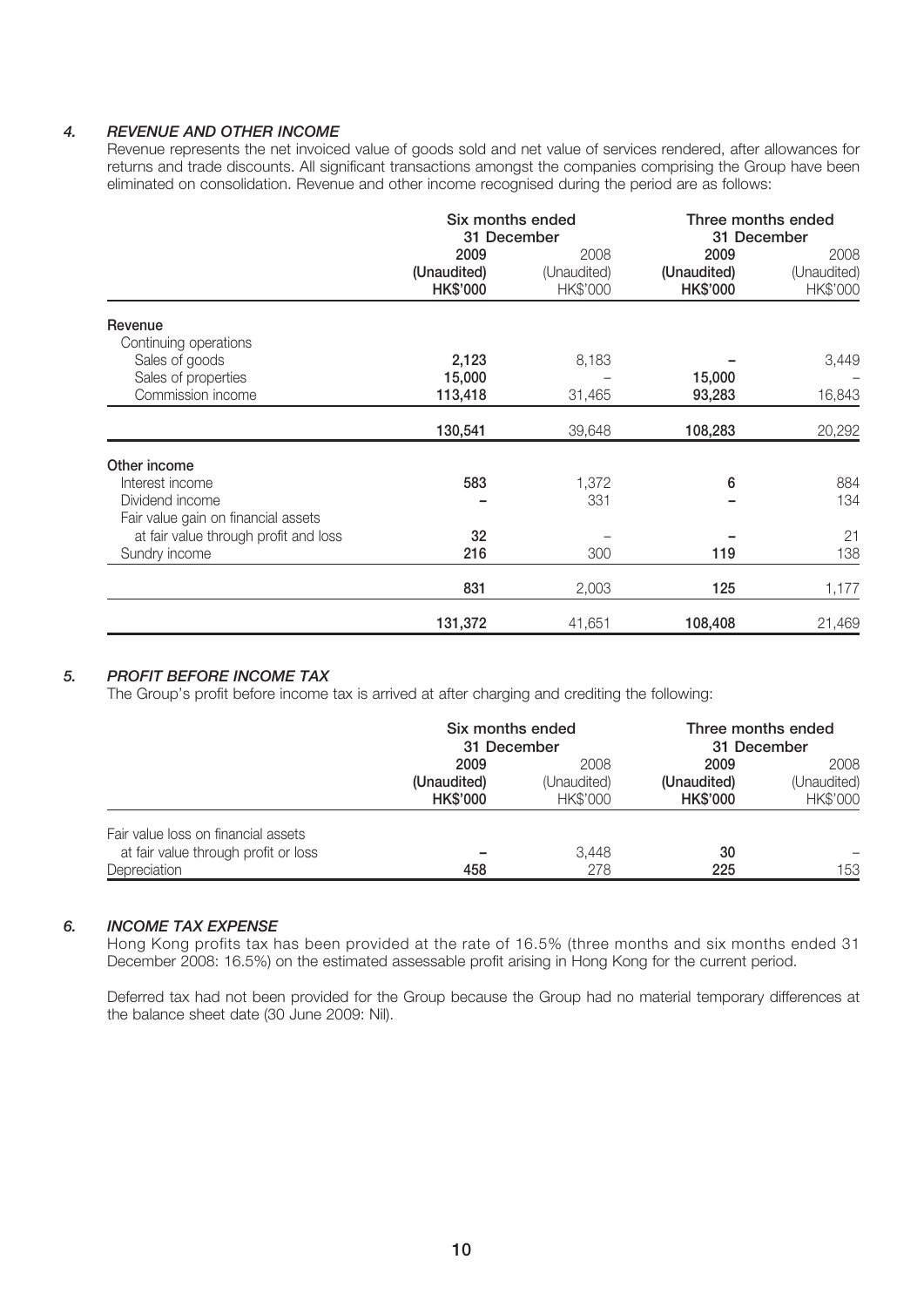### *7. DISCONTINUED OPERATIONS*

As mentioned in note 1, the business of trading of bags and accessories was disposed of to an independent third party on 13 November 2009. As this business had been suffering persistent losses and there will be no significant improvement in the near future, the Group entered into a sale and purchase agreement on 13 November 2009 to dispose of this business to an independent third party and the disposal was completed on the same date. This business segment is presented as the discontinued operations in accordance with HKFRS 5.

Profit for the period from the discontinued operations is analysed as follows:

|                                                                                             | Six months ended<br>31 December        |                                 | Three months ended<br>31 December      |                                 |
|---------------------------------------------------------------------------------------------|----------------------------------------|---------------------------------|----------------------------------------|---------------------------------|
|                                                                                             | 2009<br>(Unaudited)<br><b>HK\$'000</b> | 2008<br>(Unaudited)<br>HK\$'000 | 2009<br>(Unaudited)<br><b>HK\$'000</b> | 2008<br>(Unaudited)<br>HK\$'000 |
| Profit for the period:<br>Discontinued trading of bags<br>and accessories business (note a) |                                        |                                 |                                        |                                 |
| Gain on disposals (note 16)                                                                 | 788                                    |                                 | 788                                    |                                 |
| Profit for the period from<br>the discontinued operations                                   | 788                                    |                                 | 788                                    |                                 |

### Note a:

An analysis of the results and cash flows of the discontinued operations included in the consolidated income statement and the consolidated cash flow statement is as follows:

|                                                     | Six months ended<br>31 December        |                                 | Three months ended<br>31 December      |                                 |
|-----------------------------------------------------|----------------------------------------|---------------------------------|----------------------------------------|---------------------------------|
|                                                     | 2009<br>(Unaudited)<br><b>HK\$'000</b> | 2008<br>(Unaudited)<br>HK\$'000 | 2009<br>(Unaudited)<br><b>HK\$'000</b> | 2008<br>(Unaudited)<br>HK\$'000 |
| Revenue<br>General and administrative expenses      |                                        |                                 |                                        |                                 |
| Loss for the period from<br>discontinued operations |                                        |                                 |                                        |                                 |
| Operating cash flows<br>Investing cash flows        |                                        |                                 |                                        |                                 |
| Total cash flow                                     |                                        |                                 |                                        |                                 |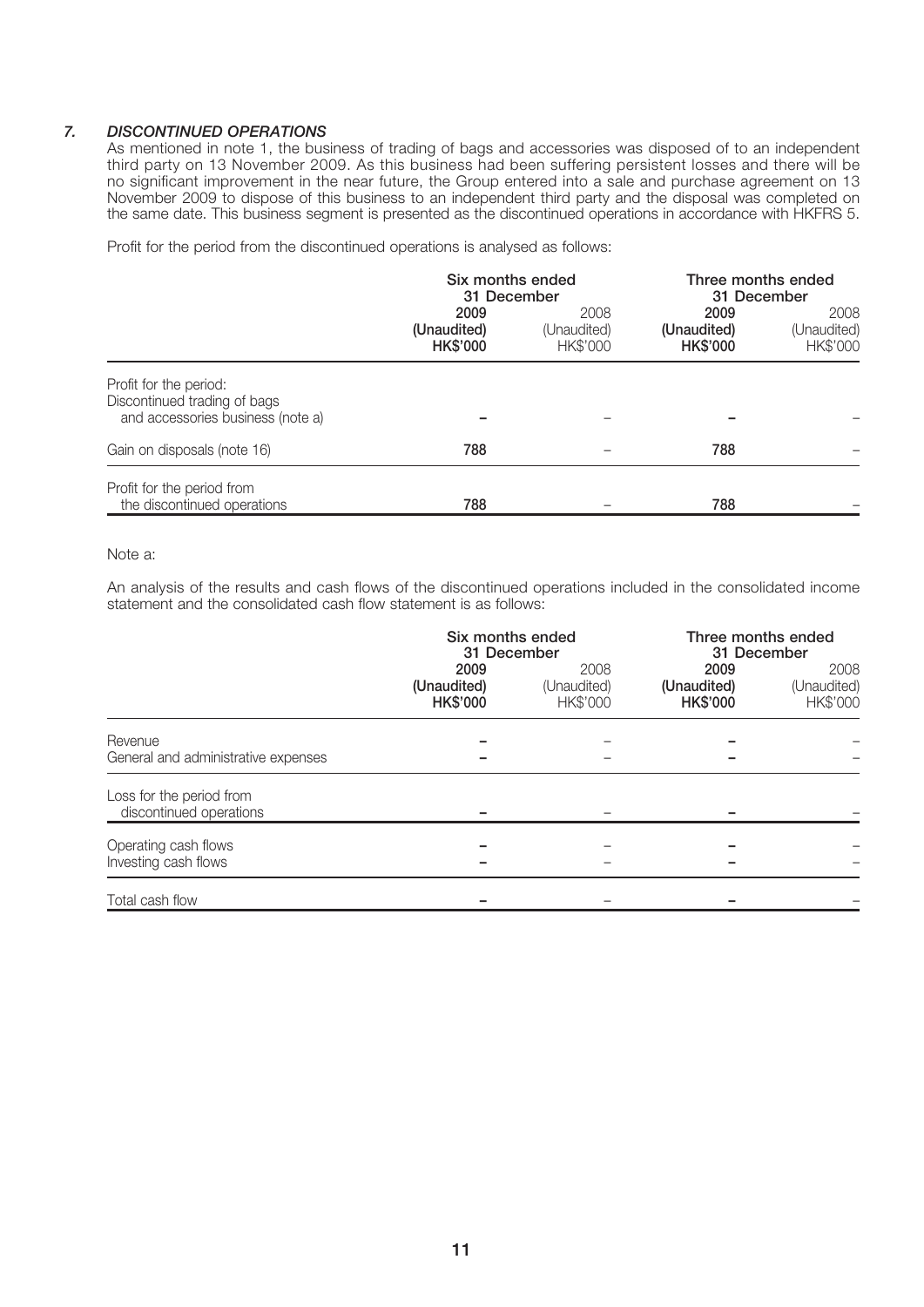### *8. DIVIDENDS*

The Board does not recommend the payment of an interim dividend for the three months and the six months ended 31 December 2009 (three months and six months ended 31 December 2008: Nil).

Dividend payable to owners attributable to the previous financial period, approved and paid during the interim period of HK0.366 cent per share.

### *9. EARNINGS PER SHARE*

The calculation of basic earnings per share is based on the following:

|                                                                            | Six months ended<br>31 December |             | Three months ended<br>31 December |             |
|----------------------------------------------------------------------------|---------------------------------|-------------|-----------------------------------|-------------|
|                                                                            | 2009                            | 2008        | 2009                              | 2008        |
|                                                                            | (Unaudited)                     | (Unaudited) | (Unaudited)                       | (Unaudited) |
| Profit for the period, attributable to<br>owners of the Company (HK\$'000) |                                 |             |                                   |             |
| - from continuing operations                                               | 49,952                          | 7,000       | 43,787                            | 5,227       |
| - from discontinued operations                                             | 788                             |             | 788                               |             |
|                                                                            | 50,740                          | 7,000       | 44,575                            | 5,227       |
| Weighted average number of<br>ordinary shares in issue ('000)              | 2,928,500                       | 2,928,500   | 2,928,500                         | 2,928,500   |
| Basic earnings per share (HK cents)                                        |                                 |             |                                   |             |
| - from continuing operations                                               | 1.71                            | 0.23        | 1.50                              | 0.18        |
| - from discontinued operations                                             | 0.02                            |             | 0.02                              |             |
|                                                                            | 1.73                            | 0.23        | 1.52                              | 0.18        |

Diluted earnings per share from continuing operations and from discontinued operations for the three months and the six months ended 31 December 2009 and the corresponding periods in 2008 are not presented as no dilutive events existed during those periods.

### *10. GOODWILL*

Goodwill arose from the acquisition of Richfield Realty Limited ("Richfield Realty") in previous years. The net carrying amount of goodwill can be analysed as follows:

|                                                                        | 31 December<br>2009            | 30 June<br>2009       |
|------------------------------------------------------------------------|--------------------------------|-----------------------|
|                                                                        | (Unaudited)<br><b>HK\$'000</b> | (Audited)<br>HK\$'000 |
| Attributable to the Property Assembly and<br><b>Brokerage Business</b> | 474,000                        | 474,000               |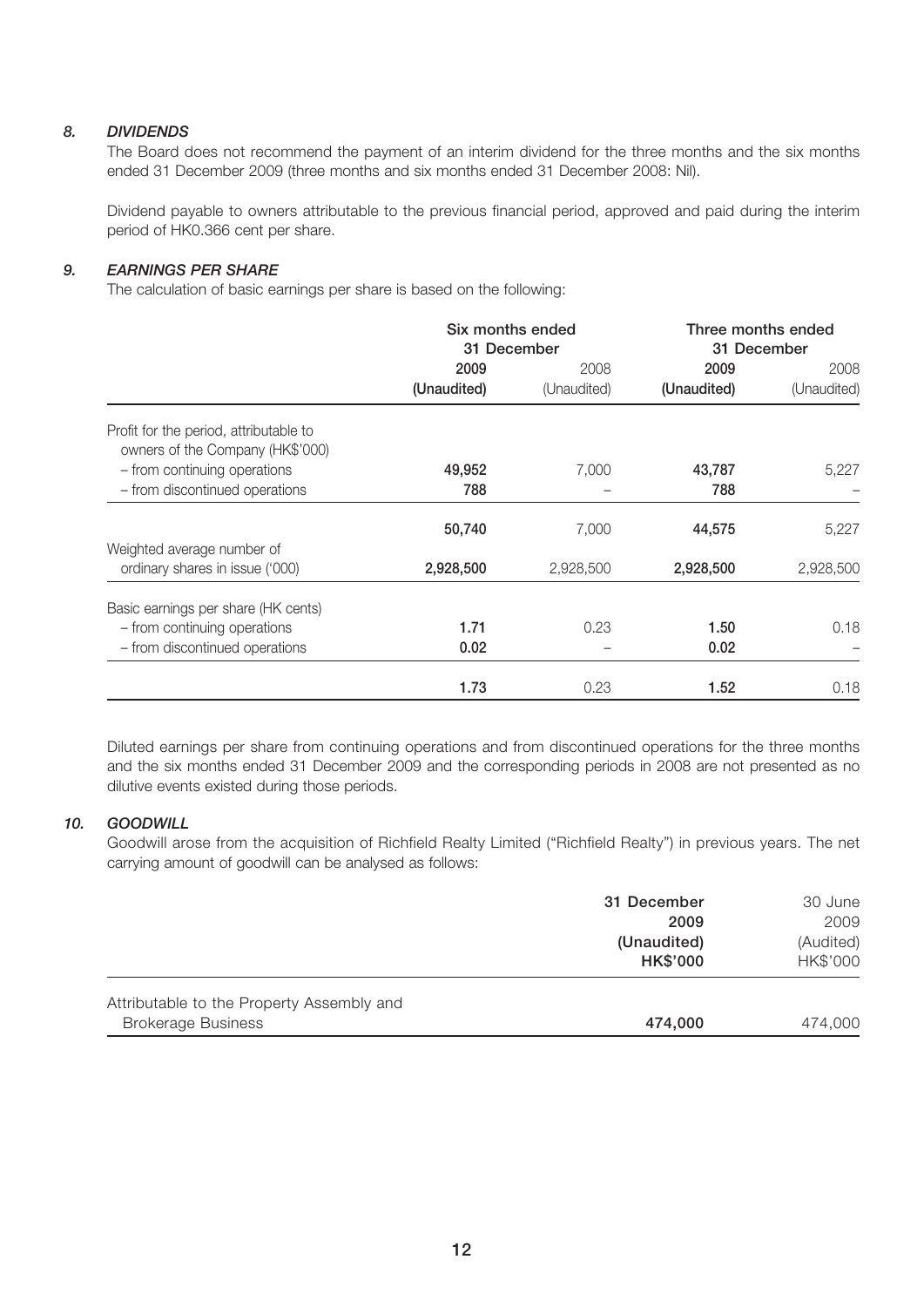### *11. AVAILABLE-FOR-SALE FINANCIAL ASSETS*

|                                                                   | 31 December<br>2009<br>(Unaudited)<br><b>HK\$'000</b> | 30 June<br>2009<br>(Audited)<br>HK\$'000 |
|-------------------------------------------------------------------|-------------------------------------------------------|------------------------------------------|
| Listed equity securities - Hong Kong<br>Unlisted investment funds | 85,000<br>14,816                                      | 19,700<br>8,912                          |
|                                                                   | 99,816                                                | 28,612                                   |

Movements of the available-for-sale financial assets are as follows:

|                                        | 31 December<br>2009            |
|----------------------------------------|--------------------------------|
|                                        | (Unaudited)<br><b>HK\$'000</b> |
| Carrying amount as at 1 July 2009      | 28,612                         |
| Additions                              | 4,652                          |
| Fair value gains, net                  | 66,552                         |
| Carrying amount as at 31 December 2009 | 99,816                         |

### *12. TRADE RECEIVABLES*

For the trading of bags and accessories and the Recycled Computer Business, the Group's trading terms with its trade customers were mainly on credit, which generally have credit terms of up to 90 days (30 June 2009: 90 days). For the Property Assembly and Brokerage Business, the Group generally allows a credit period from 1 month to 3 years to its customers, in accordance with the terms of the mutual agreements after individual negotiations. The Group seeks to maintain strict control over its outstanding receivables to minimise credit risk. Overdue balances are reviewed regularly by senior management.

Ageing analysis of the Group's trade receivables as at the balance sheet dates based on the invoice dates is as follows:

|                               | 31 December<br>2009            | 30 June<br>2009       |
|-------------------------------|--------------------------------|-----------------------|
|                               | (Unaudited)<br><b>HK\$'000</b> | (Audited)<br>HK\$'000 |
| Within 90 days<br>91-180 days | 49,600<br>322                  | 5,196                 |
|                               | 49,922                         | 5,196                 |

### *13. RESTRICTED BANK DEPOSITS*

Restricted bank deposits were temporarily received from the buyers of the property assembly projects. These deposits were held on behalf of them for the purpose of the payment of initial deposits to the owners of the properties in accordance with the provisional sales and purchase agreements.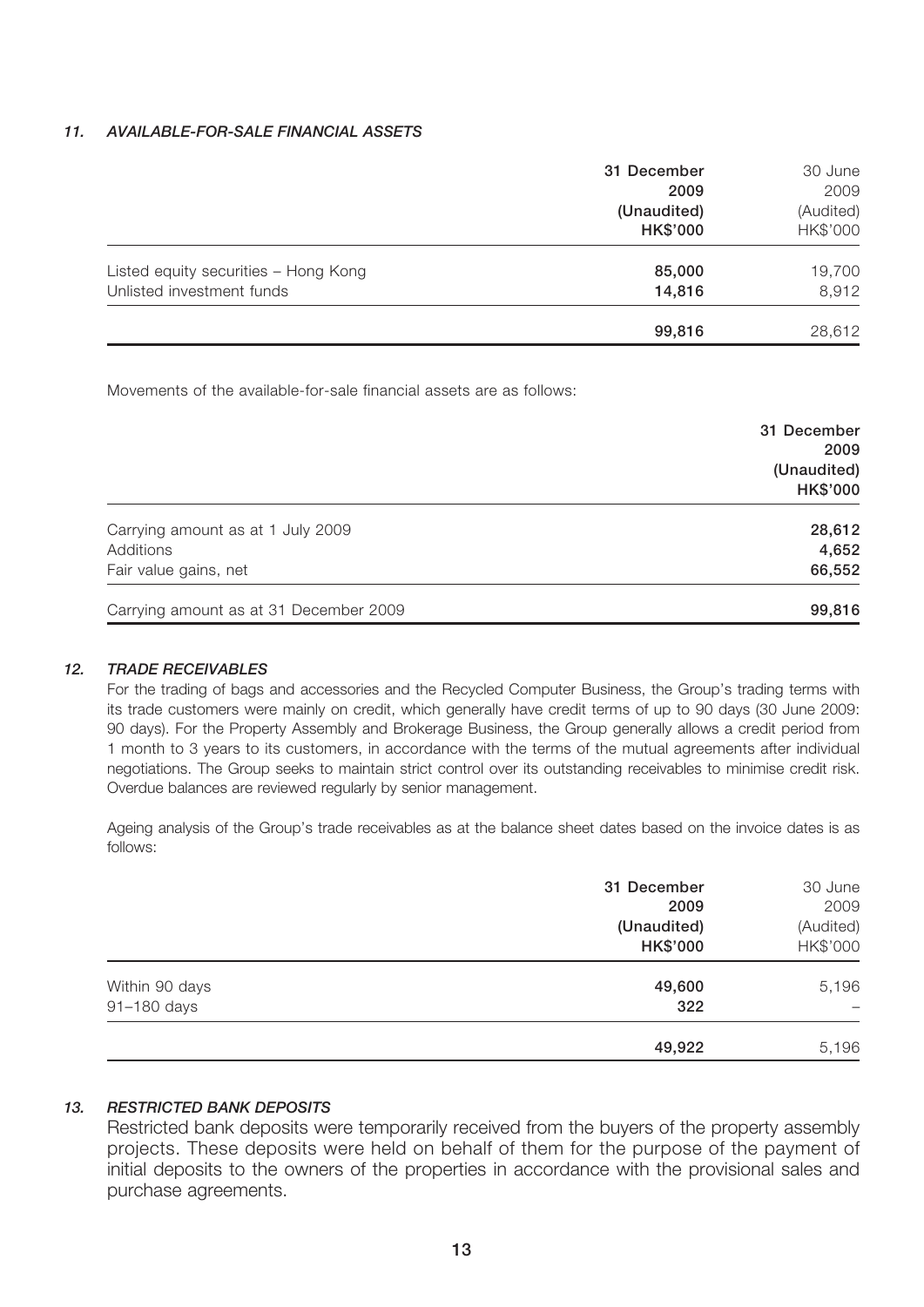### *14. TRADE PAYABLES*

Ageing analysis of the Group's trade payables as at the balance sheet dates based on the invoice dates is as follows:

|               | (Unaudited)<br><b>HK\$'000</b> | (Audited)<br>HK\$'000 |
|---------------|--------------------------------|-----------------------|
| Over 365 days | 1,293                          | 1,994                 |

### *15. SHARE CAPITAL*

|                                                               | Number of shares | (Unaudited)<br><b>HK\$'000</b> |
|---------------------------------------------------------------|------------------|--------------------------------|
| Authorised<br>10,000,000,000 ordinary shares of HK\$0.01 each | 10.000.000.000   | 100,000                        |
| Issued and fully paid<br>At 1 July 2009 and 31 December 2009  | 2,928,500,000    | 29.285                         |

The Company has a share option scheme for the directors and eligible employees and consultants of the Group. There were no outstanding share options at the beginning and end of the period.

During the period, no share options were granted and exercised.

#### *16. DISPOSALS OF SUBSIDIARIES*

For the three months and the six months ended 31 December 2009, the Group's subsidiaries, FX International Limited, Multi Merchant Investments Limited and Solid Wealth Limited were disposed of. Details of the disposals and its impact on the consolidated cash flow statements were summarised as follows:

|                                            | Three months    |
|--------------------------------------------|-----------------|
|                                            | and six months  |
|                                            | ended           |
|                                            | 31 December     |
|                                            | 2009            |
|                                            | (Unaudited)     |
|                                            | <b>HK\$'000</b> |
| Net liabilities disposed of:               |                 |
| Cash and bank balances                     | $\overline{2}$  |
| Accrued expenses and other payables        | (463)           |
| Tax payables                               | (322)           |
|                                            | (783)           |
| Total consideration                        | 5               |
| Gain on disposals of subsidiaries (note 7) | 788             |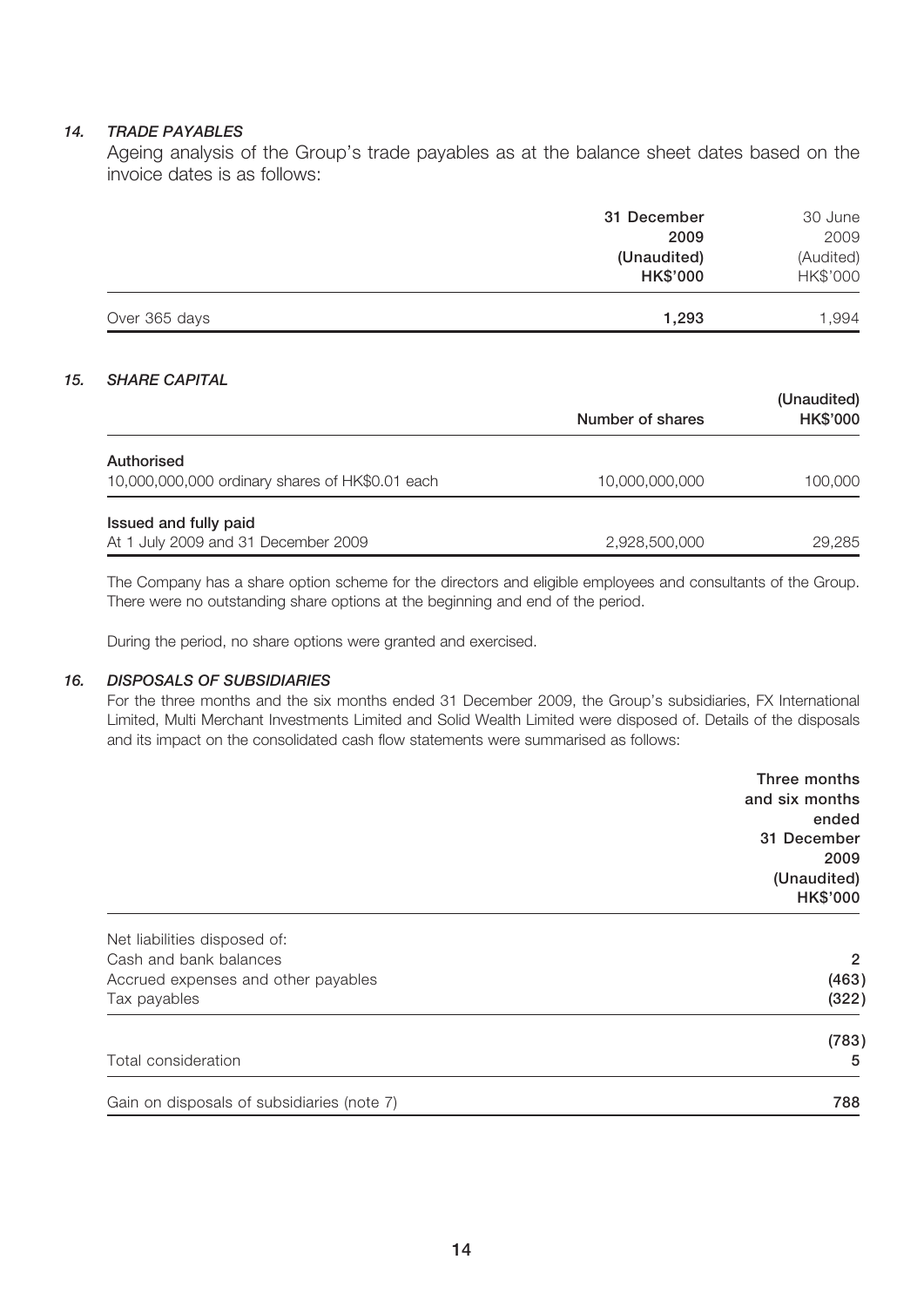Cash inflow on disposals:

|                                                    | Three months    |
|----------------------------------------------------|-----------------|
|                                                    | and six months  |
|                                                    | ended           |
|                                                    | 31 December     |
|                                                    | 2009            |
|                                                    | (Unaudited)     |
|                                                    | <b>HK\$'000</b> |
| Sale consideration settled in cash                 | 5               |
| Cash and cash equivalents in a subsidiary disposed | (2)             |
| Cash inflow on disposals                           | 3               |

There were no disposals of subsidiaries during the three months and the six months ended 31 December 2008.

### *17. RELATED PARTY TRANSACTIONS*

The Group had the following material transactions with its related parties during the period and the balances with the related parties at the end of the periods:

|                                                                                                                                                    | Six months ended<br>31 December        |                                 | Three months ended<br>31 December      |                                 |
|----------------------------------------------------------------------------------------------------------------------------------------------------|----------------------------------------|---------------------------------|----------------------------------------|---------------------------------|
|                                                                                                                                                    | 2009<br>(Unaudited)<br><b>HK\$'000</b> | 2008<br>(Unaudited)<br>HK\$'000 | 2009<br>(Unaudited)<br><b>HK\$'000</b> | 2008<br>(Unaudited)<br>HK\$'000 |
| Operating lease rental expenses<br>paid to a related company owned<br>by one of the key management                                                 |                                        |                                 |                                        |                                 |
| personal of the Group<br>Operating lease rental expenses paid to<br>a related company owned by one of                                              | 484                                    | 469                             | 243                                    | 238                             |
| the director of the Company<br>Professional fees paid to a related<br>company in which one director of                                             | 310                                    |                                 | 310                                    |                                 |
| the Company is a partner<br>Financial printing services fees paid to<br>a related company in which one<br>director of the Company is a substantial |                                        | 497                             |                                        | 335                             |
| shareholder                                                                                                                                        | 140                                    |                                 | 126                                    |                                 |
|                                                                                                                                                    | 934                                    | 966                             | 679                                    | 573                             |

These transactions were conducted at pre-determined prices in accordance with terms mutually agreed between the Group and those related parties. These transactions are conducted in the normal course of business.

Key management personnel compensation.

|                              | Six months ended<br>31 December |                         | Three months ended<br>31 December |                         |
|------------------------------|---------------------------------|-------------------------|-----------------------------------|-------------------------|
|                              | 2008<br>2009                    |                         | 2009                              | 2008                    |
|                              | (Unaudited)<br><b>HK\$'000</b>  | (Unaudited)<br>HK\$'000 | (Unaudited)<br><b>HK\$'000</b>    | (Unaudited)<br>HK\$'000 |
| Short-term employee benefits | 5.000                           |                         | 5.000                             |                         |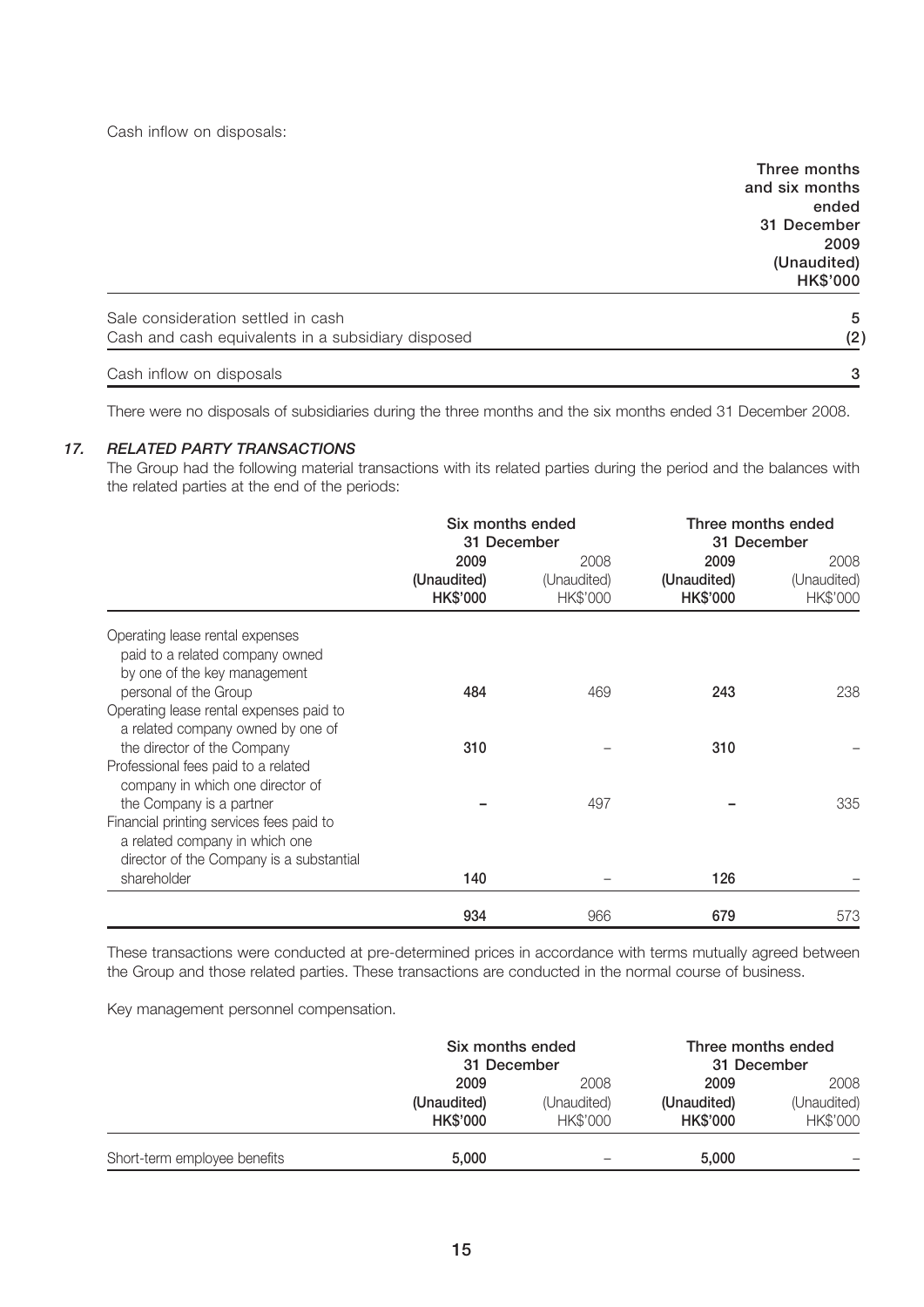## **INTERIM DIVIDEND**

The Board does not recommend the payment of an interim dividend for the six months ended 31 December 2009 (six months ended 31 December 2008: Nil).

## **MANAGEMENT DISCUSSION AND ANALYSIS**

The Group is principally engaged in provision of property brokerage services, carrying out schemes for property consolidation, assembly and redevelopment, property trading in Hong Kong. The Group has suspended the business of trading of recycled computers from 1 September 2009. The business of trading of bags and accessories was disposed of to an independent third party on 13 November 2009.

The Group is also currently engaged in property assembly schemes for approximately 220 redevelopment projects in Hong Kong. Those engaged projects are all residential and commercial properties which are located in Hong Kong Island and Kowloon.

## **FINANCIAL REVIEW RESULTS**

During the six months ended 31 December 2009, the Group recorded a turnover of approximately HK\$130,541,000, representing an increase of approximately 229% compared with the corresponding period last year of approximately HK\$39,648,000. The increase in turnover was mainly attributed to the increase in turnover of the Property Assembly and Brokerage Business. In respect of the Property Assembly and Brokerage Business, it contributes approximately HK\$128,418,000 to the turnover of the Group for the period and this represents an increase of approximately 308% compared with the corresponding period last year of approximately HK\$31,465,000 because of the completion of more property assembly projects during the period due to the improved market condition in Hong Kong property market since the mid of 2009.

Profit before income tax of the Group for the six months ended 31 December 2009 was approximately HK\$61,340,000, representing an increase of approximately 514% when compared with the corresponding period last year of approximately HK\$9,986,000. Due to the increase of turnover for the six months ended 31 December 2009, profit attributable to owners for the period was increased to approximately HK\$50,740,000 compared with that of approximately HK\$7,000,000 for the corresponding period last year.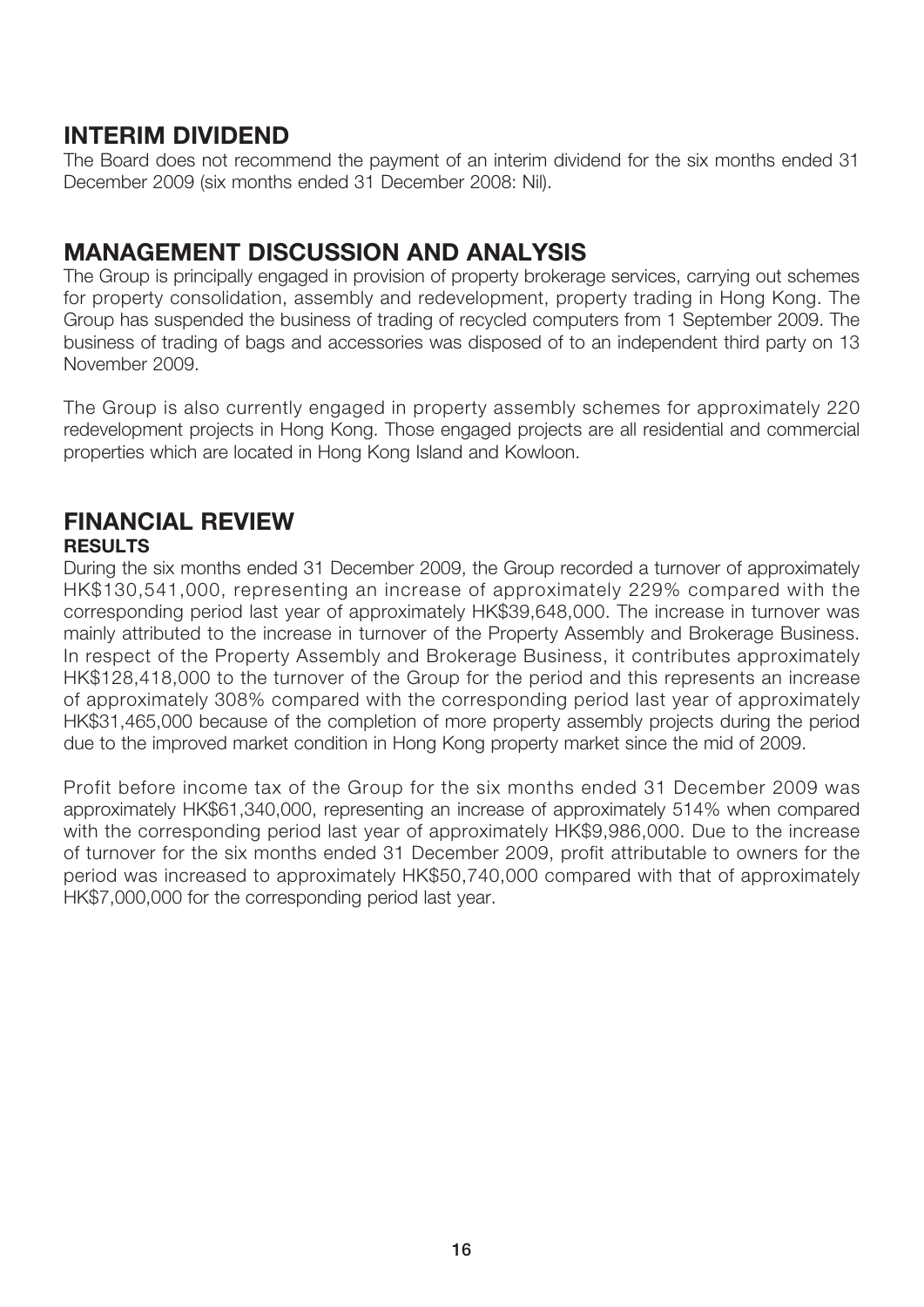## **LIQUIDITY, FINANCIAL RESOURCES AND CAPITAL STRUCTURE**

During the six months ended 31 December 2009, the Group mainly financed its operations with its own working capital.

As at 31 December 2009, the Group had net current assets of approximately HK\$293,150,000 (30 June 2009: approximately HK\$282,873,000), including cash and bank balances of approximately HK\$257,873,000 (30 June 2009: approximately HK\$247,131,000).

As at 31 December 2009, the Group had no secured loans (30 June 2009: Nil).

As at 31 December 2009, the gearing ratio (defined as the ratio between total bank borrowings and total assets) was zero (30 June 2009: zero), since the Group has no bank borrowings.

There is no material change in capital structure of the Company during the six months ended 31 December 2009.

## **SIGNIFICANT INVESTMENT HELD, MATERIAL ACQUISITIONS OR DISPOSALS OF SUBSIDIARIES AND AFFILIATED COMPANIES, AND FUTURE PLANS FOR MATERIAL INVESTMENTS OR CAPITAL ASSETS**

Save for those disclosed in this interim report, there were no significant investment held, material acquisitions or disposals of subsidiaries and affiliated companies during the six months ended 31 December 2009 and there is no plan for material investments or capital assets as at the date of this interim report.

## **CONTINGENT LIABILITIES**

The Group had no material contingent liabilities as at 31 December 2009.

## **LEASE AND CONTRACTED COMMITMENTS**

The Group leases certain of its office premises under non-cancellable operating lease arrangements with lease terms ranging from one to three years.

At 31 December 2009, the Group had total future minimum lease payments in respect of noncancellable operating leases falling due as follows:

|                                         | 31 December     | 30 June   |  |
|-----------------------------------------|-----------------|-----------|--|
|                                         | 2009            | 2009      |  |
|                                         | (Unaudited)     | (Audited) |  |
|                                         | <b>HK\$'000</b> | HK\$'000  |  |
| Land and buildings expiring:            |                 |           |  |
| Within one year                         | 1,777           | 1,190     |  |
| In the second to fifth years, inclusive | 142             | 273       |  |
|                                         | 1,919           | 1,463     |  |

Save for the above commitment, as at 31 December 2009, neither the Group nor the Company had any other significant commitments.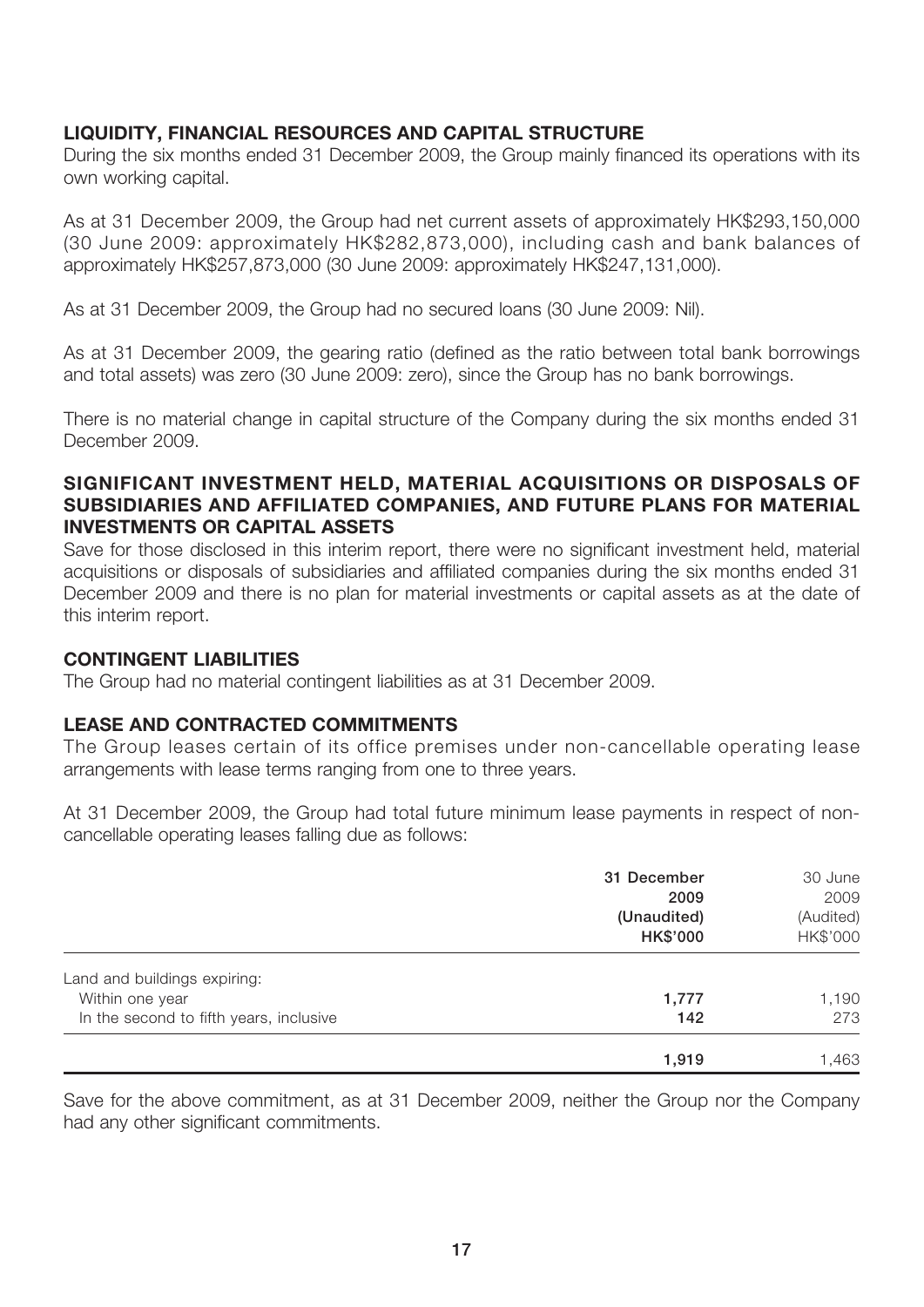## **FOREIGN EXCHANGE EXPOSURE**

The Group's income and expenditure during the six months ended 31 December 2009 were denominated in United States dollars ("US\$"), HK dollars ("HK\$") and Renminbi ("RMB"), and most of the assets and liabilities as at 31 December 2009 were denominated in HK\$. Accordingly, the Board is of the view that, to certain extent, the Group is exposed to foreign currency exchange risk. For the US\$ foreign exchange exposure, the Board believes the exposure is small as the exchange rate of US\$ to HK\$ is comparatively stable. However, the Group is exposed to RMB foreign exchange exposure and fluctuation of exchange rates of RMB against HK\$ could affect the Group's results of operations. During the period under review, no hedging transaction or arrangement was made.

## **TREASURY POLICIES**

The Group adopts a conservative approach towards its treasury policies. The Group strives to reduce exposure to credit risk by performing ongoing credit evaluations of the financial conditions of its customers. To manage liquidity risk, the Board closely monitors the Group's liquidity position to ensure that the liquidity structure of the Group's assets, liabilities and commitments can meet its funding requirements.

# **SEGMENT INFORMATION**

## *Business segments*

### Property assembly and brokerage

Property assembly and brokerage comprised of provision of property brokerage services, carrying out schemes for property consolidation, assembly and redevelopment and property trading. Property assembly and brokerage represents approximately 98% of the total turnover which amounts to approximately HK\$128,418,000 (six months ended 31 December 2008: approximately HK\$31,465,000).

## Trading of recycled computer

Trading of recycled computer comprised of trading and distribution of recycled computers and related accessories. Trading of recycled computers represents approximately 2% of the total turnover which amounts to approximately HK\$2,123,000 (six months ended 31 December 2008: approximately HK\$8,183,000).

## Trading of bags and accessories

Trading of bags and accessories comprised of retail sales and wholesale to agents and distributors. Trading of bags and accessories represents approximately 0% of the total turnover which amounts to approximately nil (six months ended 31 December 2008: approximately nil).

### Geographical segments

For the six months ended 31 December 2009, the whole turnover of approximately HK\$130,541,000 was for Hong Kong and it was increased significantly by approximately 229% as compared to the total turnover of previous corresponding period of HK\$39,648.000 The increase was mainly attributed to the increase in turnover from the property assembly and brokerage.

Please refer to note 3 to the unaudited condensed consolidated financial statements of this interim report for details on operating segments.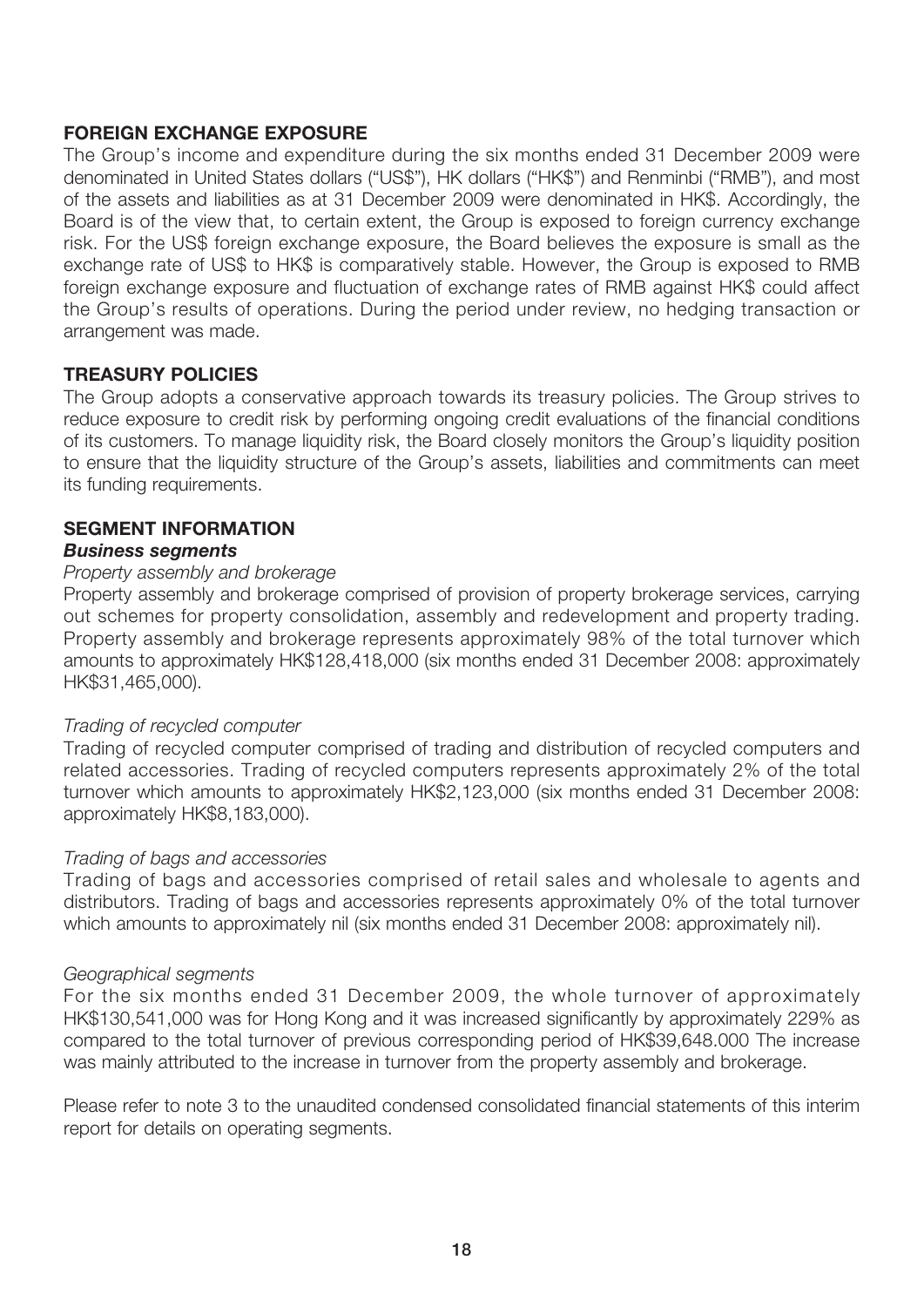## **EMPLOYEES AND REMUNERATION POLICIES**

As at 31 December 2009, the Group had 145 (30 June 2009: 105) employees, including directors of the Company. Total staff costs (including directors' emoluments) were approximately HK\$25,128,000 for the six months ended 31 December 2009 as compared to approximately HK\$9,757,000 for the six months ended 31 December 2008. Remuneration is determined with reference to market terms and the performance, qualification and experience of individual employee. Year-end bonus based on individual performance will be paid to employees as recognition of and reward for their contributions. Other benefits include contributions to statutory mandatory provident fund scheme to its employees in Hong Kong and share option scheme.

## **BUSINESS REVIEW**

During the six months ended 31 December 2009, the economy and property market were improved gradually due to the improvement of market sentiment, the Group continued to expand its core business, the provision of property assembly, brokerage and trading of property. Turnover from the Property Assembly and Brokerage Business for the six months ended 31 December 2009 was approximately HK\$128,418,000, representing an increase of approximately 308% (six months ended 31 December 2008: approximately HK\$31,465,000). Operating profit for the Property Assembly and Brokerage Business was approximately HK\$62,439,000 which was increased by approximately 281% compared with that of approximately HK\$16,392,000 for the corresponding period last year.

During the period under review, the Group has completed 11 assembly projects, which are mainly located in the densely populated areas in Hong Kong Island and Kowloon, such as Causeway Bay, Western District, Mongkok, Aberdeen and Tai Kok Tsui, etc., with the total contract sum and the total gross profit of approximately HK\$2,606,141,000 and approximately HK\$75,000,000 respectively.

As at 31 December 2009, the Group had approximately 220 property assembly projects in progress with a total site area of approximately 2,800,000 square feet. Among those projects in progress, approximately 110 projects are located in Hong Kong Island, mainly in the Mid-Levels, Sheung Wan, Causeway Bay, Western District, Shau Kei Wan, Quarry Bay and Aberdeen, etc.. Approximately 110 projects are located in Kowloon, mainly in Tsim Sha Tsui, Sham Shui Po, Mong Kok, Tai Kok Tsui, Ho Man Tin, To Kwa Wan and Kowloon City, etc..

The business of trading of recycled computers contributed approximately HK\$2,123,000 to the Group's turnover for the six months ended 31 December 2009, representing approximately 2% of the Group's turnover for the reporting period and a substantial decrease compared with the corresponding period last year (six months ended 31 December 2008: approximately HK\$8,183,000). An operating loss of approximately HK\$1,463,000 was recorded for the reporting period. Because of the unsatisfactory results, the Group has suspended the business of the trading of recycled computers from 1 September 2009 and would consider to terminate if the loss persisted. There was no turnover for the business of trading of bag and accessories during the six months ended 31 December 2009. The business of trading of bag and accessories was disposed of to an independent third party on 13 November 2009.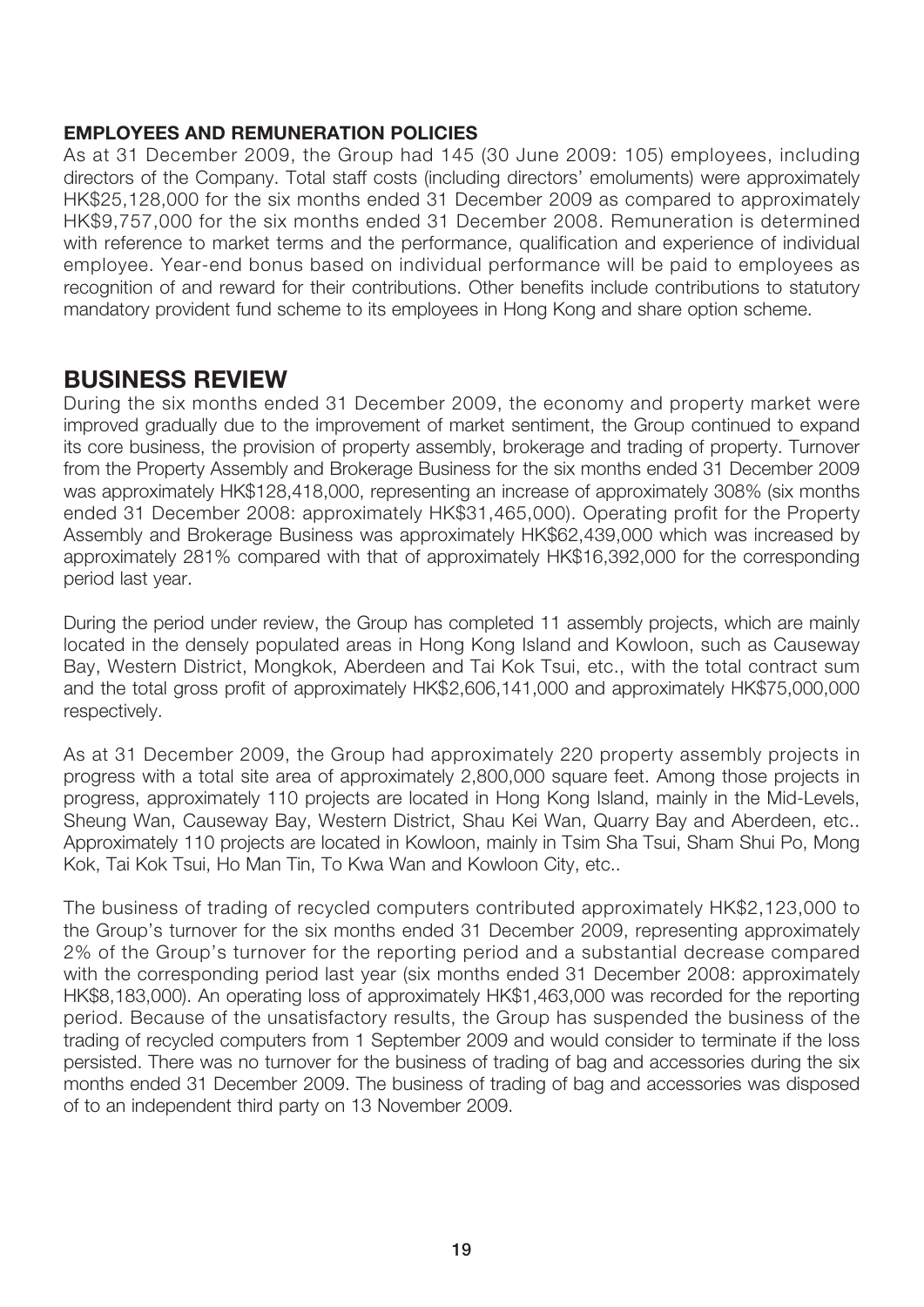## **PROSPECTS**

The Hong Kong property market rebounded gradually since the first quarter of year 2009 due to the improvement of market sentiment and low interest rate environment. It would foster a favorable business environment to the Group. With the prospering property market, the property developers are more aggressive in building up their land reserve to cater for future demand. In view of the limited supply of land in Hong Kong, property assembly for redevelopment purpose would be one of the major sources of land supply to the developers. The demand for the Group's high-quality property assembly projects, especially in urban district, has been increased significantly.

At present, there are about 40,000 buildings which are 40 years' old or above. Among which 8% are over 50 years' old. In the 60's, Hong Kong experienced rapid population and economic growth, which triggered a building boom and massive urban expansion. Due to premature construction technology and without constant maintenance, buildings rapidly deteriorate and decline into slums. The problem of ageing and decaying buildings is most serious in older urban areas, and these areas include Sham Shui Po, Kwun Tong, Mongkok, Western District, Sau Kei Wan, Aberdeen and To Kwa Wan, etc. In view of this, the government policies are expected to be more favourable to redevelopment. The government proposes to lower the sales threshold needed to 80% from the present 90% for all buildings aged 50 or above to trigger compulsory acquisitions of all units in redevelopment project. Such proposed changes would greatly facilitate private sector participation in urban renewal, thus provide more opportunities to the Group in acquiring full ownership of target properties.

Notwithstanding the global economy recession, the Group remains optimistic in property assembly and brokerage business. The Group is dedicated to develop strategically in the property assembly and brokerage business and actively seeking opportunities for premium property assembly projects so as to drive the growth of the Group.

In respect of the trading businesses of bags and accessories and recycled computers, profit margin and turnover are expected to be tumbled in the forthcoming future due to keen competition and surge of operating costs. Since both businesses are not the core businesses of the Group, the Group suspended these businesses from 1 September 2009 and has directed the resources to development of the business of property assembly and brokerage. The business of trading of bags and accessories was disposed of to an independent third party on 13 November 2009.

## **CONNECTED TRANSACTION**

There were no significant connected party transactions entered into by the Group for the six months ended 31 December 2009.

## **SHARE OPTIONS**

During the six months ended 31 December 2009, no share option was granted, exercised or lapsed under the share option scheme adopted on 21 May 2002.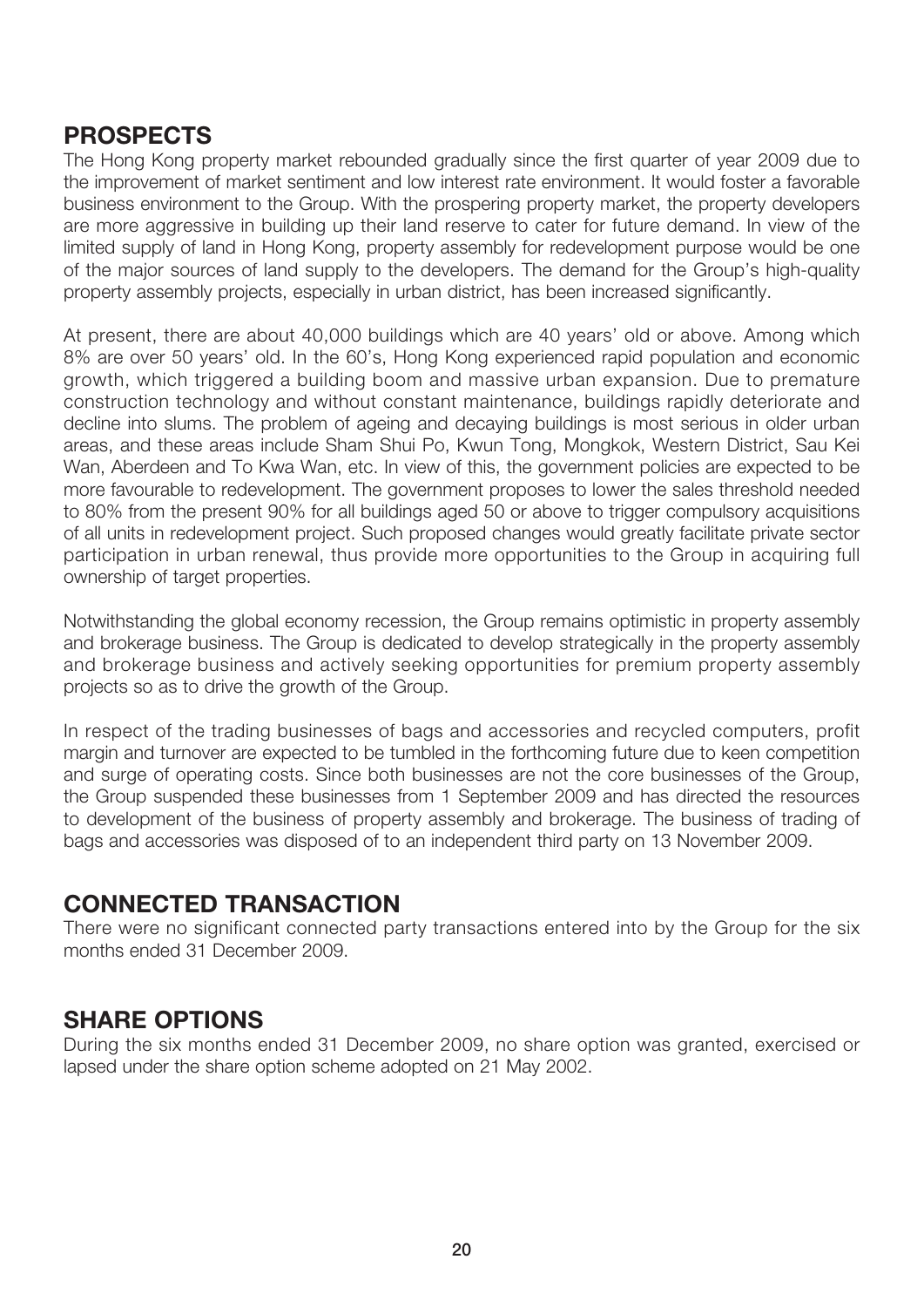# **DIRECTORS' AND CHIEF EXECUTIVES' INTERESTS AND SHORT POSITIONS IN THE SHARES, UNDERLYING SHARES AND DEBENTURES OF THE COMPANY OR ANY ASSOCIATED CORPORATION**

As at 31 December 2009, the interests and short positions of the directors and chief executives of the Company in the shares, underlying shares and debentures of the Company or any of its associated corporations (within the meaning of Part XV of the Securities and Futures Ordinance (Cap. 571, Laws of Hong Kong) ("SFO")) which were required to be notified to the Company and the Stock Exchange pursuant to Divisions 7 and 8 of Part XV of the SFO (including interests or short positions which they were taken or deemed to have under such provisions of the SFO) or as recorded in the register required to be kept by the Company under Section 352 of the SFO or otherwise notified to the Company and the Stock Exchange pursuant to the required standards of dealings by directors as referred to in Rules 5.46 of the GEM Listing Rules, were as follows:

|                                          |                      | <b>Number of Shares</b> |               |                               |
|------------------------------------------|----------------------|-------------------------|---------------|-------------------------------|
| <b>Director</b>                          | Personal<br>interest | Corporate<br>interest   | Total         | percentage of<br>shareholding |
| Mr. Pong Wai San,<br>Wilson ("Mr. Pong") | 352,176,000          | 936,794,000<br>(Note)   | 1,288,970,000 | 44.01%                        |

Note: These shares are beneficially owned by Virtue Partner Group Limited, a company wholly owned by Mr. Pong.

All the interests disclosed above represent long position in the shares of the Company.

Save as disclosed above, as at 31 December 2009, none of the directors and chief executives of the Company had any other interests or short positions in any shares, underlying shares or debentures of the Company or any of its associated corporation (within the meaning of Part XV of the SFO) which were required to be notified to the Company and the Stock Exchange pursuant to Divisions 7 and 8 of Part XV of the SFO (including interests or short positions which they were taken or deemed to have under such provisions of the SFO), or which were required to be recorded in the register kept by the Company under Section 352 of the SFO or otherwise notified to the Company and the Stock Exchange pursuant to Rules 5.46 of the GEM Listing Rules.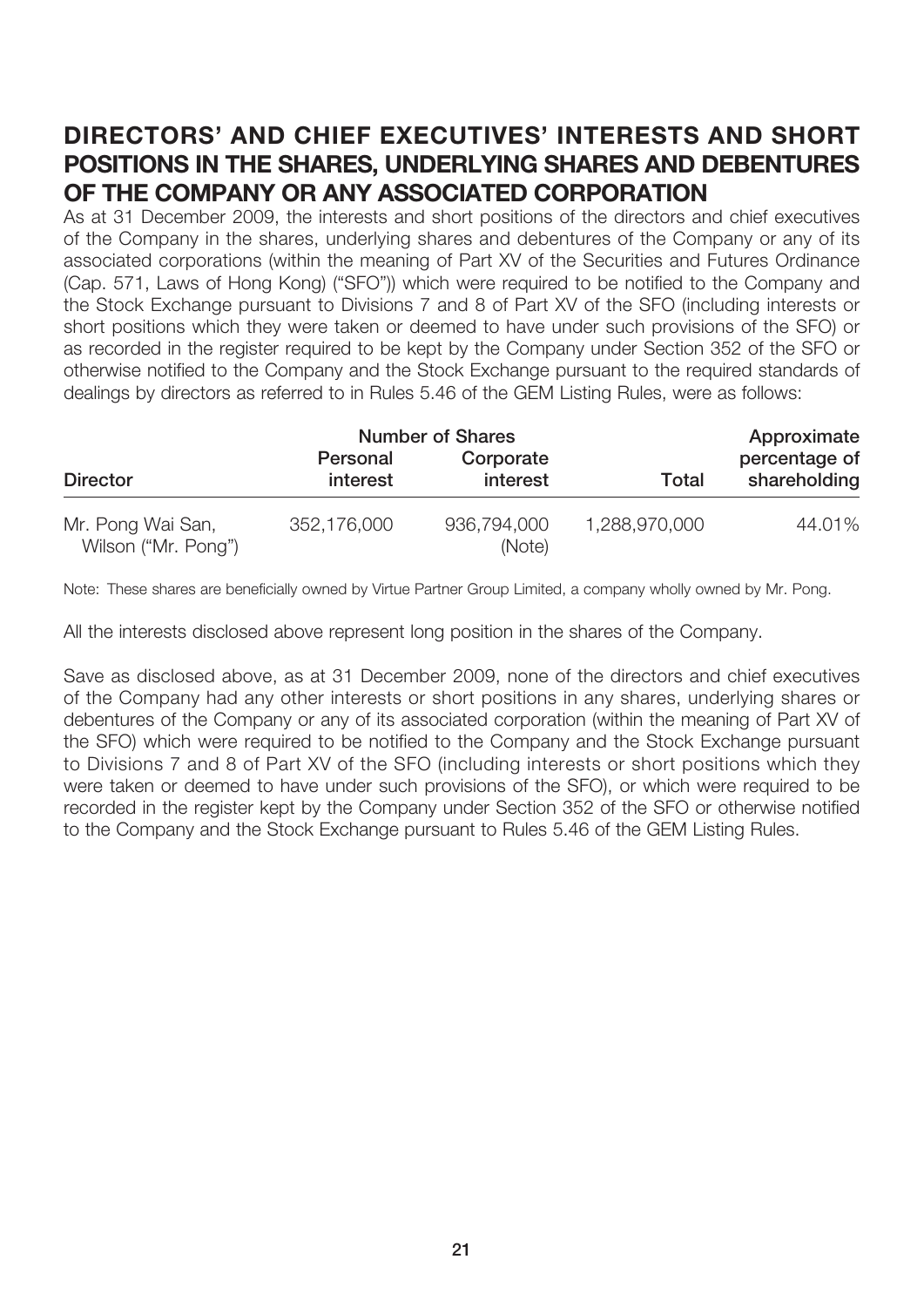# **SUBSTANTIAL SHAREHOLDERS' INTERESTS IN SHARES**

As at 31 December 2009, other than the interests of certain directors and chief executive of the Company as disclosed under the section headed "Directors' and chief executives' interests and short positions in the shares, underlying shares and debentures of the company or any associated corporation" above, the interests or short positions of person in the shares, underlying shares and debentures of the Company which would fall to be disclosed to the Company under the provisions of Divisions 2 and 3 of Part XV of the SFO or, who is, directly or indirectly, interested in 5% or more of the nominal value of any class of share capital carrying rights to vote in all circumstances at general meetings of any other members of the Group, or any other substantial shareholders whose interests or short positions were recorded in the register required to be kept by the Company under Section 336 of the SFO were as follows:

| Name of shareholder                                 | Capacity in<br>which shares<br>are held | Number of<br>issued shares | Percentage of<br>the issued<br>share capital |
|-----------------------------------------------------|-----------------------------------------|----------------------------|----------------------------------------------|
| Ms. Tung Ching Yee, Helena<br>(Note 1)              | Family interest                         | 1,288,970,000              | 44.01%                                       |
| Virtue Partner Group Limited<br>(Note 2)            | Beneficial owner                        | 936,794,000                | 31.99%                                       |
| Richfield (Holdings) Limited<br>(Note 3)            | Beneficial owner                        | 760,000,000                | 25.95%                                       |
| Mr. Au Wing Wah<br>$("Mr. Au")$ (Note 3)            | Interest in controlled<br>corporation   | 760,000,000                | 25.95%                                       |
| Vastwood Limited (Note 3)                           | Beneficial owner                        | 760,000,000                | 25.95%                                       |
| <b>Richfield Group Holdings</b><br>Limited (Note 3) | Interest in controlled<br>corporation   | 760,000,000                | 25.95%                                       |
| Ms. Kong Pik Fan (Note 4)                           | Family interest                         | 760,000,000                | 25.95%                                       |

Notes:

- 1. Ms. Tung Ching Yee, Helena is the wife of Mr. Pong and accordingly deemed to be interested in the shares beneficially owned by Mr. Pong in his own capacity and through his controlled corporation, Virtue Partner Group Limited, under SFO.
- 2. These shares are beneficially owned by Virtue Partner Group Limited, a company wholly owned by Mr. Pong.
- 3. These shares are beneficially owned by Richfield (Holdings) Limited, a company wholly owned by Mr. Au, and therefore Mr. Au deemed to be interested in the shares owned by Richfield (Holdings) Limited, under SFO. On 12 June 2008, Richfield (Holdings) Limited as a chargor has executed a share charge in favour of Vastwood Limited, a wholly-owned subsidiary of Richfield Group Holdings Limited, as a chargee in respect of the fixed charge over these 760,000,000 shares. Therefore, Richfield Group Holdings Limited deemed to be interested in the shares owned by Vastwood Limited under SFO.
- 4. Ms. Kong Pik Fan is the wife of Mr. Au and accordingly deemed to be interested in the shares beneficially owned by Mr. Au in his own capacity and through his controlled corporation, Richfield (Holdings) Limited, under SFO.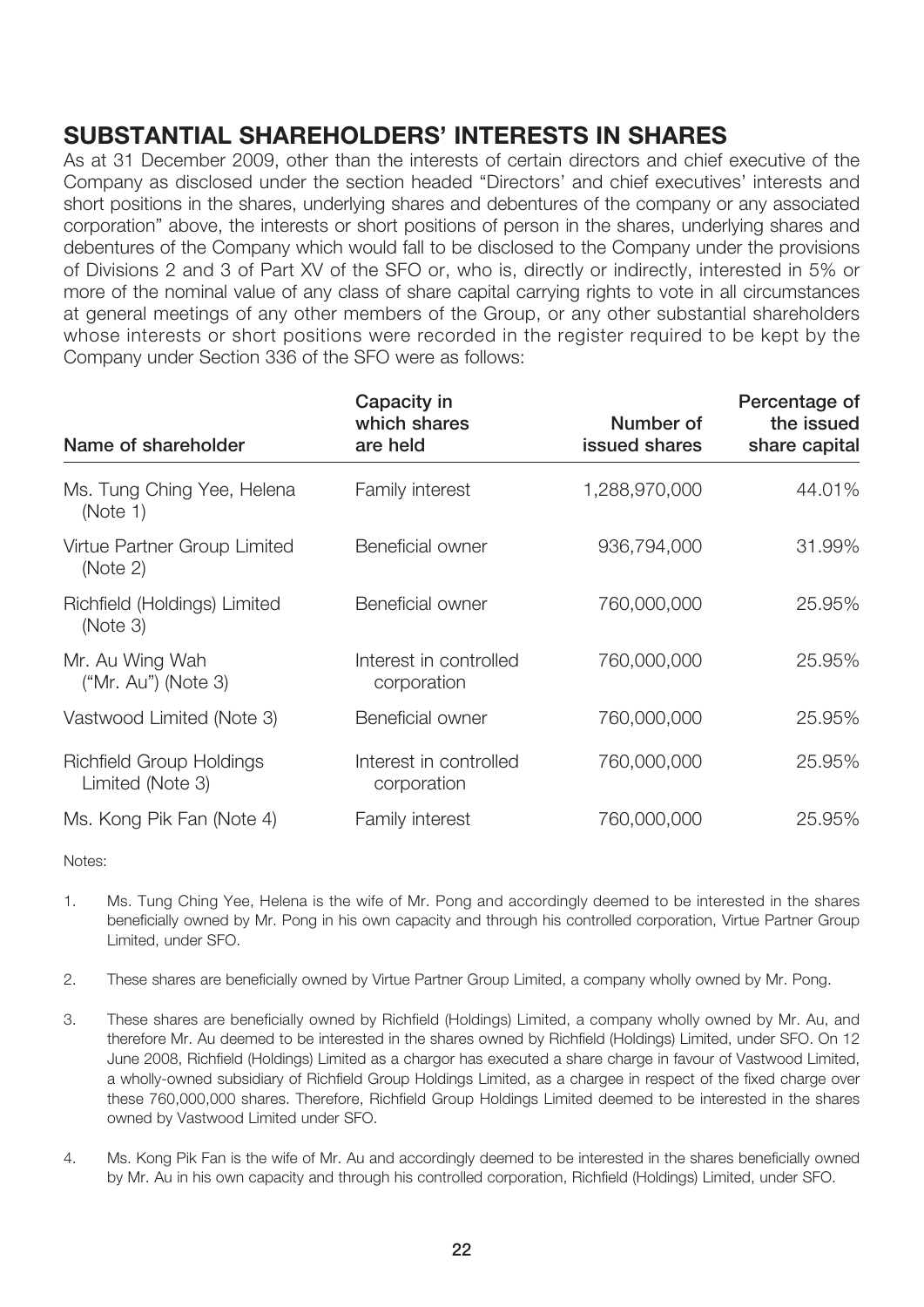All the interests disclosed above represent long position in shares of the Company.

Save as disclosed above, as at 31 December 2009, the directors of the Company were not aware of any other person (other than the directors and chief executive of the Company) who had an interest or short position in the shares or underlying shares of the Company which would fall to be disclosed to the Company under the provisions of Divisions 2 and 3 of Part XV of the SFO or, who is, directly or indirectly, interested in 5% or more of the nominal value of any class of share capital carrying rights to vote in all circumstances at general meetings of any other members of the Group, or any other substantial shareholders whose interests or short positions were recorded in the register required to be kept by the Company under Section 336 of the SFO.

## **CHANGES OF DIRECTOR'S INFORMATION**

Pursuant to Rule 17.50A (1) of the GEM Listing Rules, the changes of information on directors of the Company are as follows:

Mr. Lung Hung Cheuk has appointed as independent non-executive director of iOne Holdings Limited, a company listed on the Main Board of the Stock Exchange of Hong Kong, on 18 September 2009.

Mr. Koo Fook Sun has resigned as the vice chairman and chief financial officer of 2020 ChinaCap Acquiro, Inc., a company listed on New York Stock Exchange Amex, on 19 October 2009. He has also resigned as independent non-executive director of China Communications Construction Company Limited on 29 December 2009.

Mr. Li Chi Chung has appointed as Company Secretary of Sino Gas Group Limited, a company listed on the Main Board of the Stock Exchange of Hong Kong, on 23 September 2009.

## **DIRECTOR'S RIGHTS TO ACQUIRE SHARE OR DEBENTURES**

Apart from as disclosed under the heading "Directors' and chief executives' interests and short positions in the shares, underlying shares and debentures of the company or any associated corporation" above, at no time during the reporting period were rights to acquire benefits by means of the acquisition of shares in or debentures of the Company or of any other body corporate granted to any directors or their respective spouse or children under 18 years of age, or were any such rights exercised by them; or was the Company, its holding company or any of its subsidiaries a party to any arrangements to enable the directors, their respective spouse or children under 18 years of age to acquire such rights in the Company or any other body corporate.

## **PURCHASE, REDEMPTION OR SALE OF THE LISTED SECURITIES OF THE COMPANY**

Neither the Company, nor any of its subsidiaries has purchased, redeemed or sold any of the Company's listed shares during the six months ended 31 December 2009.

## **DIRECTOR'S INTERESTS IN COMPETING INTERESTS**

As at the date of this announcement, none of the directors, the management shareholders of the Company and their respective associates (as defined in the GEM Listing Rules) had any interest in a business which causes or may cause a significant competition with the business of the Group and any other conflicts of interest which any such person has or may have with the Group.